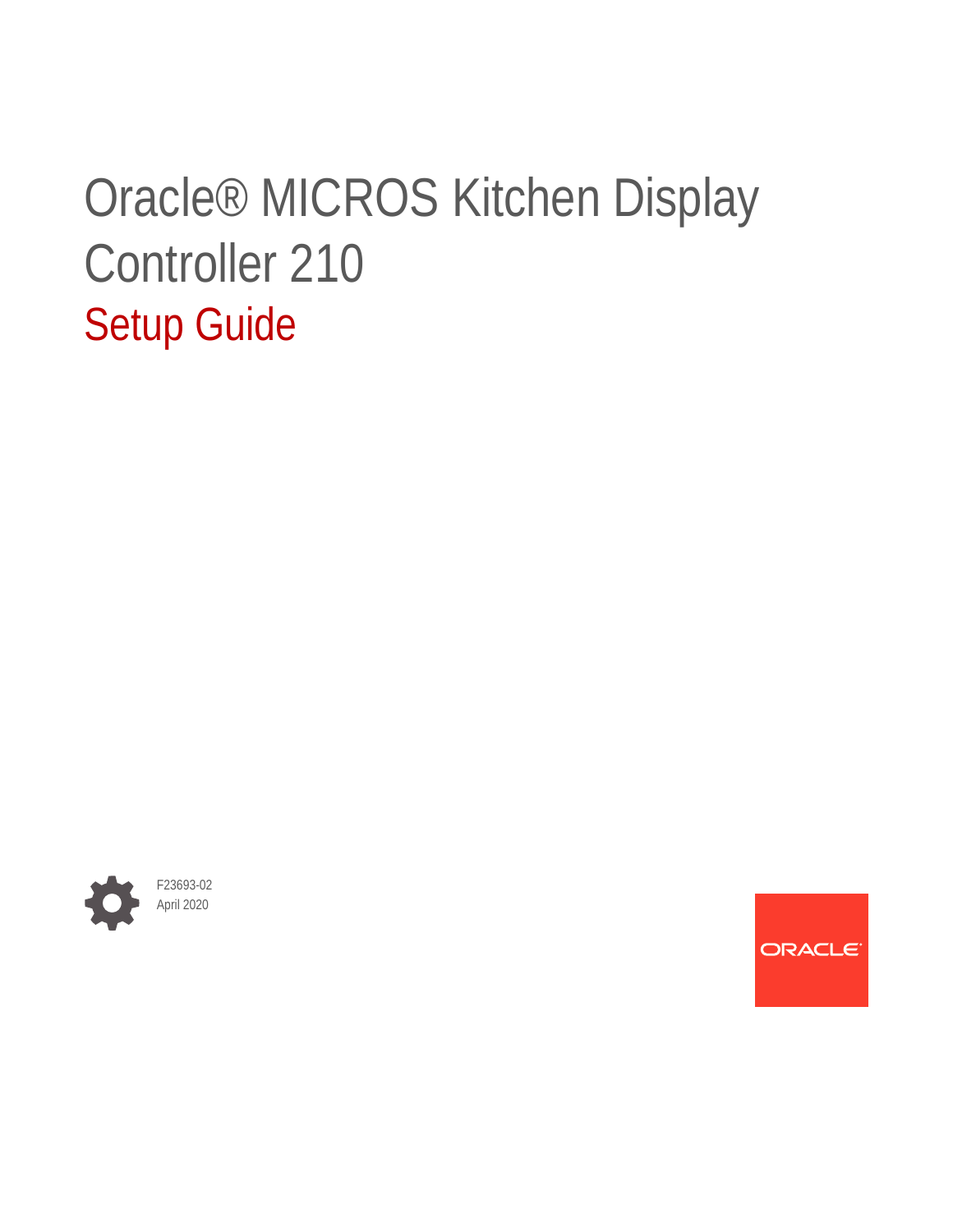Oracle MICROS Kitchen Display Controller 210 Setup Guide,

F23693-02

Copyright © 2020, Oracle and/or its affiliates. All rights reserved.

This software and related documentation are provided under a license agreement containing restrictions on use and disclosure and are protected by intellectual property laws. Except as expressly permitted in your license agreement or allowed by law, you may not use, copy, reproduce, translate, broadcast, modify, license, transmit, distribute, exhibit, perform, publish, or display any part, in any form, or by any means. Reverse engineering, disassembly, or decompilation of this software, unless required by law for interoperability, is prohibited.

The information contained herein is subject to change without notice and is not warranted to be error-free. If you find any errors, please report them to us in writing.

If this is software or related documentation that is delivered to the U.S. Government or anyone licensing it on behalf of the U.S. Government, then the following notice is applicable:

U.S. GOVERNMENT END USERS: Oracle programs, including any operating system, integrated software, any programs installed on the hardware, and/or documentation, delivered to U.S. Government end users are "commercial computer software" pursuant to the applicable Federal Acquisition Regulation and agencyspecific supplemental regulations. As such, use, duplication, disclosure, modification, and adaptation of the programs, including any operating system, integrated software, any programs installed on the hardware, and/or documentation, shall be subject to license terms and license restrictions applicable to the programs. No other rights are granted to the U.S. Government.

This software or hardware is developed for general use in a variety of information management applications. It is not developed or intended for use in any inherently dangerous applications, including applications that may create a risk of personal injury. If you use this software or hardware in dangerous applications, then you shall be responsible to take all appropriate fail-safe, backup, redundancy, and other measures to ensure its safe use. Oracle Corporation and its affiliates disclaim any liability for any damages caused by use of this software or hardware in dangerous applications.

Oracle and Java are registered trademarks of Oracle and/or its affiliates. Other names may be trademarks of their respective owners.

Intel and Intel Xeon are trademarks or registered trademarks of Intel Corporation. All SPARC trademarks are used under license and are trademarks or registered trademarks of SPARC International, Inc. AMD, Opteron, the AMD logo, and the AMD Opteron logo are trademarks or registered trademarks of Advanced Micro Devices. UNIX is a registered trademark of The Open Group.

This software or hardware and documentation may provide access to or information about content, products, and services from third parties. Oracle Corporation and its affiliates are not responsible for and expressly disclaim all warranties of any kind with respect to third-party content, products, and services unless otherwise set forth in an applicable agreement between you and Oracle. Oracle Corporation and its affiliates will not be responsible for any loss, costs, or damages incurred due to your access to or use of third-party content, products, or services, except as set forth in an applicable agreement between you and Oracle.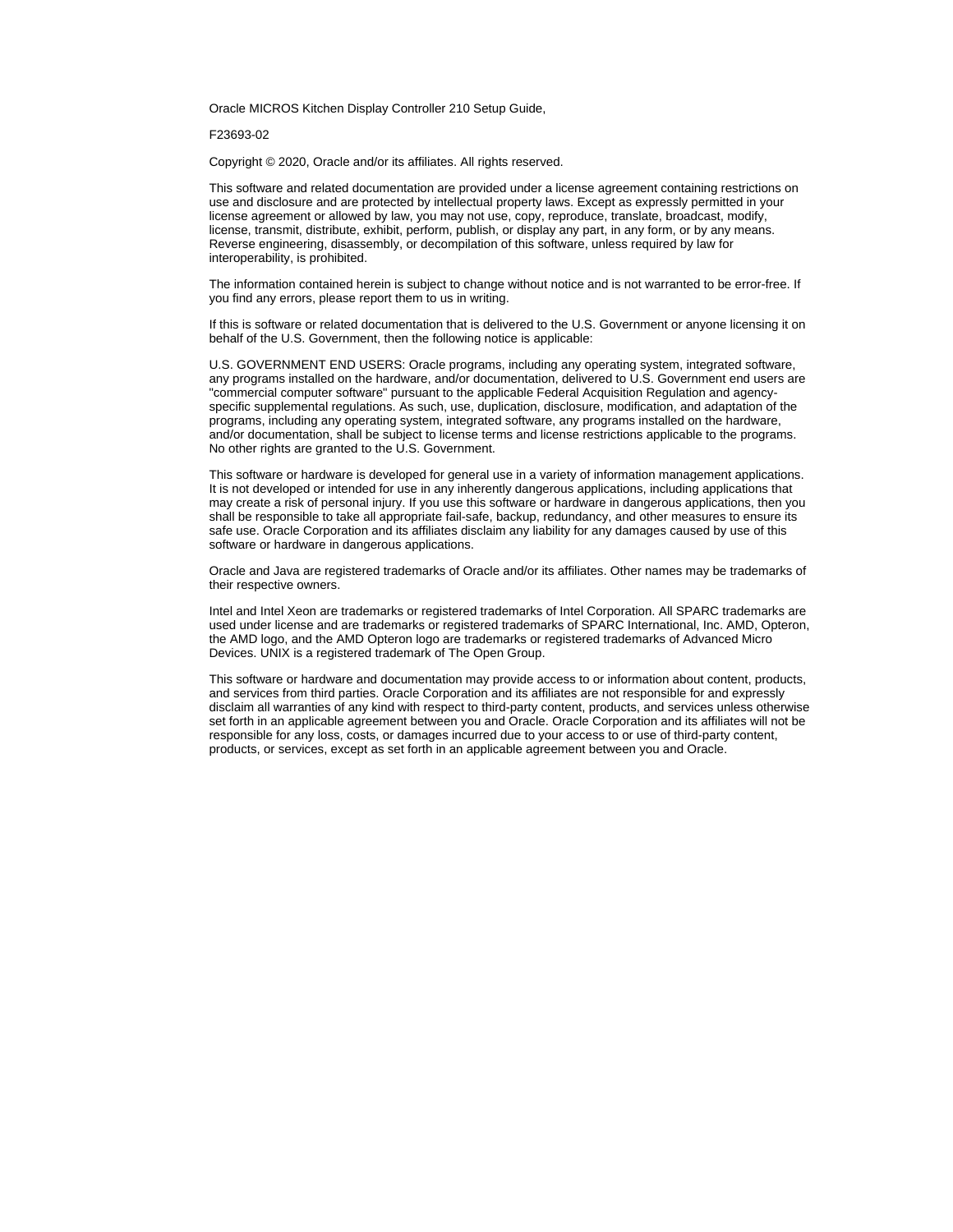# **Contents**

| Preface                                                    |         |
|------------------------------------------------------------|---------|
| Audience                                                   | $1 - 1$ |
| Admonitions                                                | $1 - 1$ |
| <b>Customer Support</b>                                    | $1 - 2$ |
| Documentation                                              | $1 - 2$ |
| <b>Revision History</b>                                    | $1 - 2$ |
| The Oracle MICROS Kitchen Display Controller 210 (KDC-210) |         |
| Oracle MICROS KDC-210 Basic Features                       | $2 - 1$ |
| KDC-210 - Initial Setup                                    |         |
| <b>Preinstallation Considerations</b>                      | $3 - 1$ |
| <b>Connecting Bump Bars</b>                                | $3 - 2$ |
| <b>Supported Monitors</b>                                  | $3 - 2$ |
| <b>Supported Power Adapter</b>                             | $3 - 2$ |
| KDC-210 Initial Startup - Microsoft Windows 10             | $3 - 3$ |
| KDC-210 Initial Startup - Oracle Linux for MICROS          | $3 - 3$ |
| <b>Accessibility Features</b>                              |         |
| <b>KDC-210 BIOS Options</b>                                |         |
| <b>Accessing BIOS</b>                                      | $5 - 1$ |
| Viewing System Information                                 | $5 - 1$ |
| <b>Configuring System Security Settings</b>                | $5 - 1$ |
| <b>Exiting BIOS</b>                                        | $5 - 1$ |
| <b>Software Components</b>                                 |         |
| Microsoft Windows 10 IoT Enterprise Operating System       | $6 - 1$ |

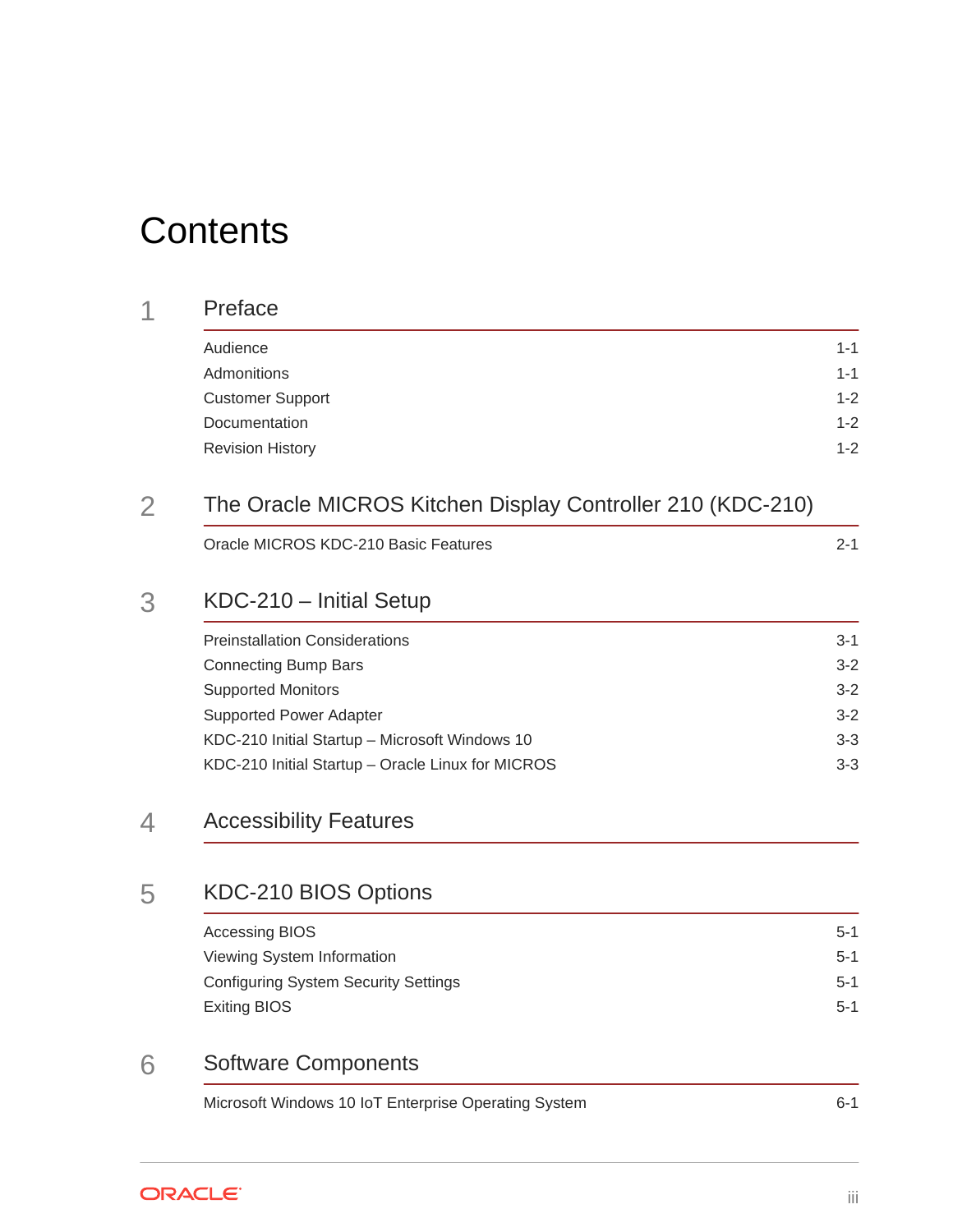| Oracle Linux Operating System    | $6 - 1$ |
|----------------------------------|---------|
| Oracle Linux for MICROS Commands | $6 - 2$ |

### 7 [Equipment Dimensions](#page-17-0)

| KDC-210 Dimensions | $7-1$ |
|--------------------|-------|
|                    |       |

### 8 [Troubleshooting](#page-18-0)

| <b>Basic Troubleshooting</b>                             | 8-1   |
|----------------------------------------------------------|-------|
| System Recovery                                          | 8-1   |
| Performing a System Recovery with Microsoft Windows 10   | $8-1$ |
| Performing a System Recovery for Oracle Linux for MICROS | $8-2$ |

### 9 [Safety and Handling](#page-20-0)

| Safety Agency Compliance Statements<br>$9-1$ |         |
|----------------------------------------------|---------|
| <b>Safety Precautions</b>                    | $9-1$   |
| <b>Modifications to Equipment</b>            | $9-1$   |
| Placement of an Oracle Product               | $9 - 2$ |
| <b>SELV Compliance</b>                       | $9 - 2$ |
| <b>Power Cord Connection</b>                 | $9 - 2$ |
| <b>Battery Warning</b>                       | $9 - 3$ |
| <b>System Unit Cover</b>                     | $9 - 3$ |
| Care and Handling                            | $9 - 3$ |
| <b>Equipment Placement</b>                   | $9 - 3$ |
| Electromagnetic Interference                 | $9 - 3$ |
| Cleaning                                     | $9 - 4$ |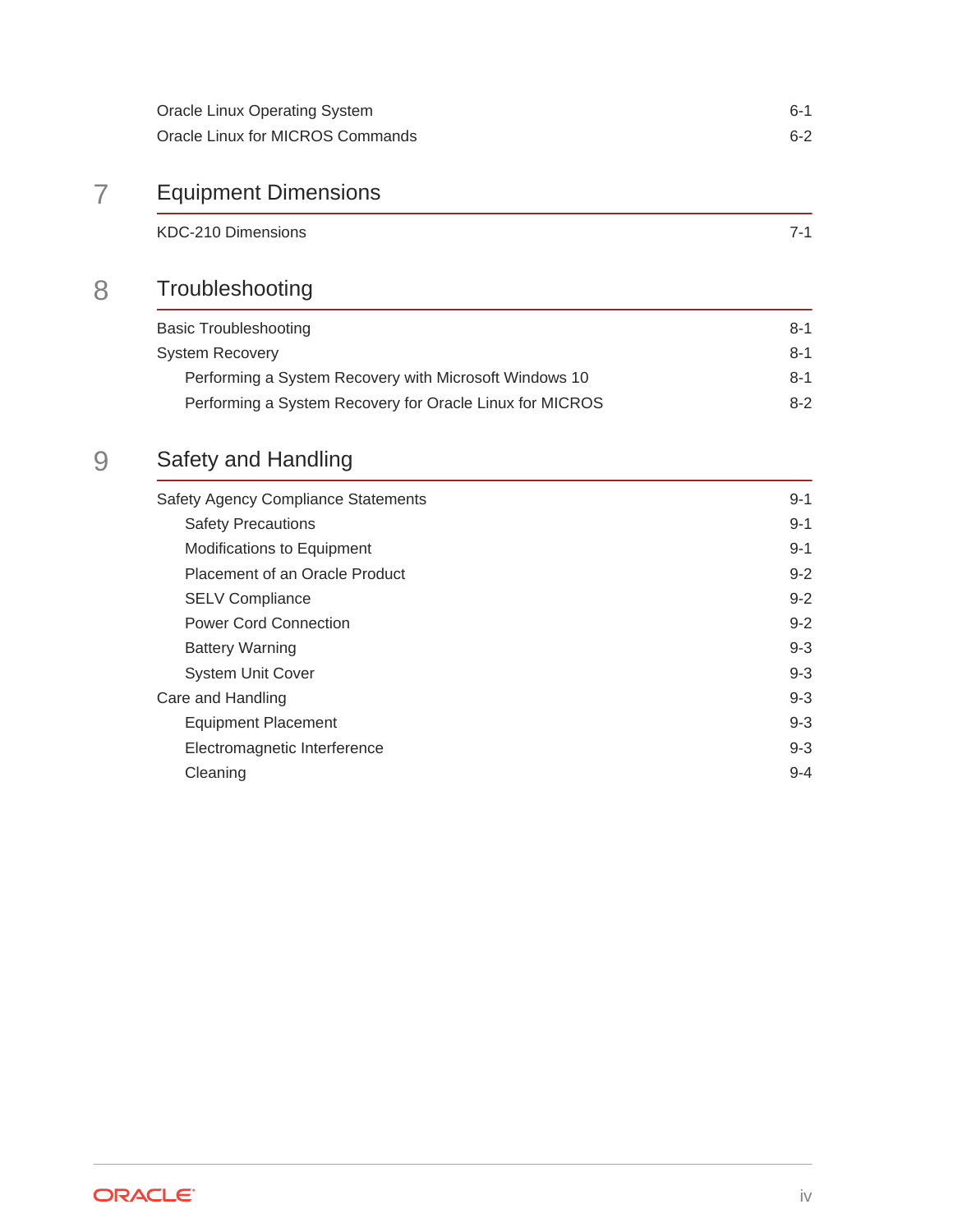# <span id="page-4-0"></span>1 Preface

## Audience

This document is intended for those who will be setting up, installing, and operating the Oracle MICROS Kitchen Display Controller 210. It is not specific to a particular software application.

### **Admonitions**

The following symbols may appear in this document:

**Caution:** There is a risk of personal injury and equipment damage. Follow the instructions.



**Caution:** Hot surface. Avoid contact. Surfaces are hot and may cause personal injury if touched.



**Caution:** Hazardous voltages are present. To reduce the risk of electric shock and danger to personal health, follow the instructions.



 $\mathbf{I}$ 

 $\Omega$ 

Depending on the type of power switch your device has, one of the following symbols may be used:

**On:** Applies AC power to the system.

**Off:** Removes AC power from the system.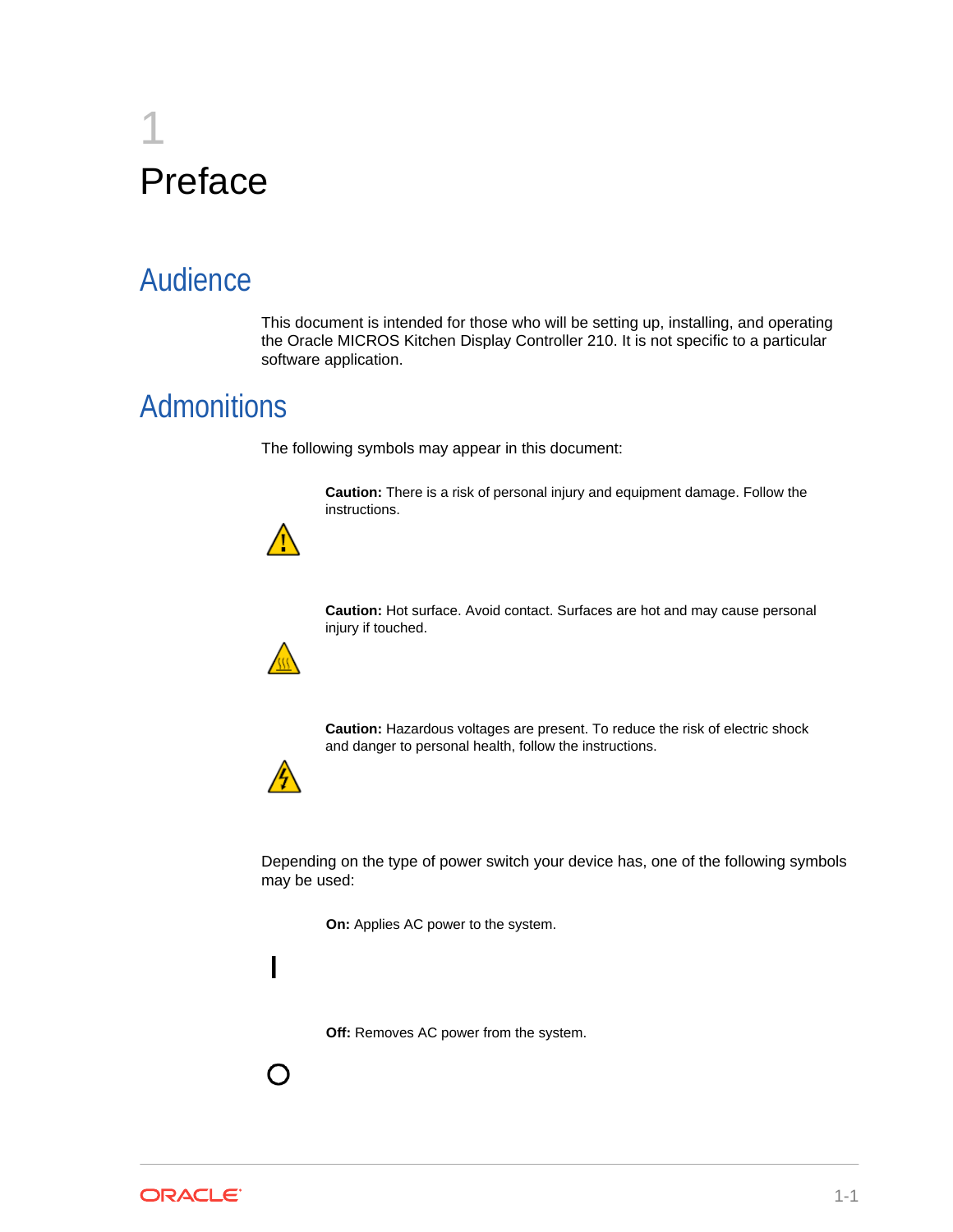**On:** The On/Standby switch is in the standby position.

<span id="page-5-0"></span>ტ

### Customer Support

To contact Oracle Customer Support, access My Oracle Support at the following URL: <https://support.oracle.com>.

When contacting Customer Support, please provide the following:

- Product version and program/module name
- Functional and technical description of the problem (include business impact)
- Detailed step-by-step instructions to recreate
- Exact error message received
- Screenshots of each step you take

### **Documentation**

Oracle Food and Beverage product documentation is available on the Oracle Help Center at <http://docs.oracle.com/en/industries/food-beverage/>.

### Revision History

| Date              | <b>Description of Change</b>                  |
|-------------------|-----------------------------------------------|
| March 2020        | Initial publication.                          |
| <b>April 2020</b> | Updated operating system recovery<br>process. |

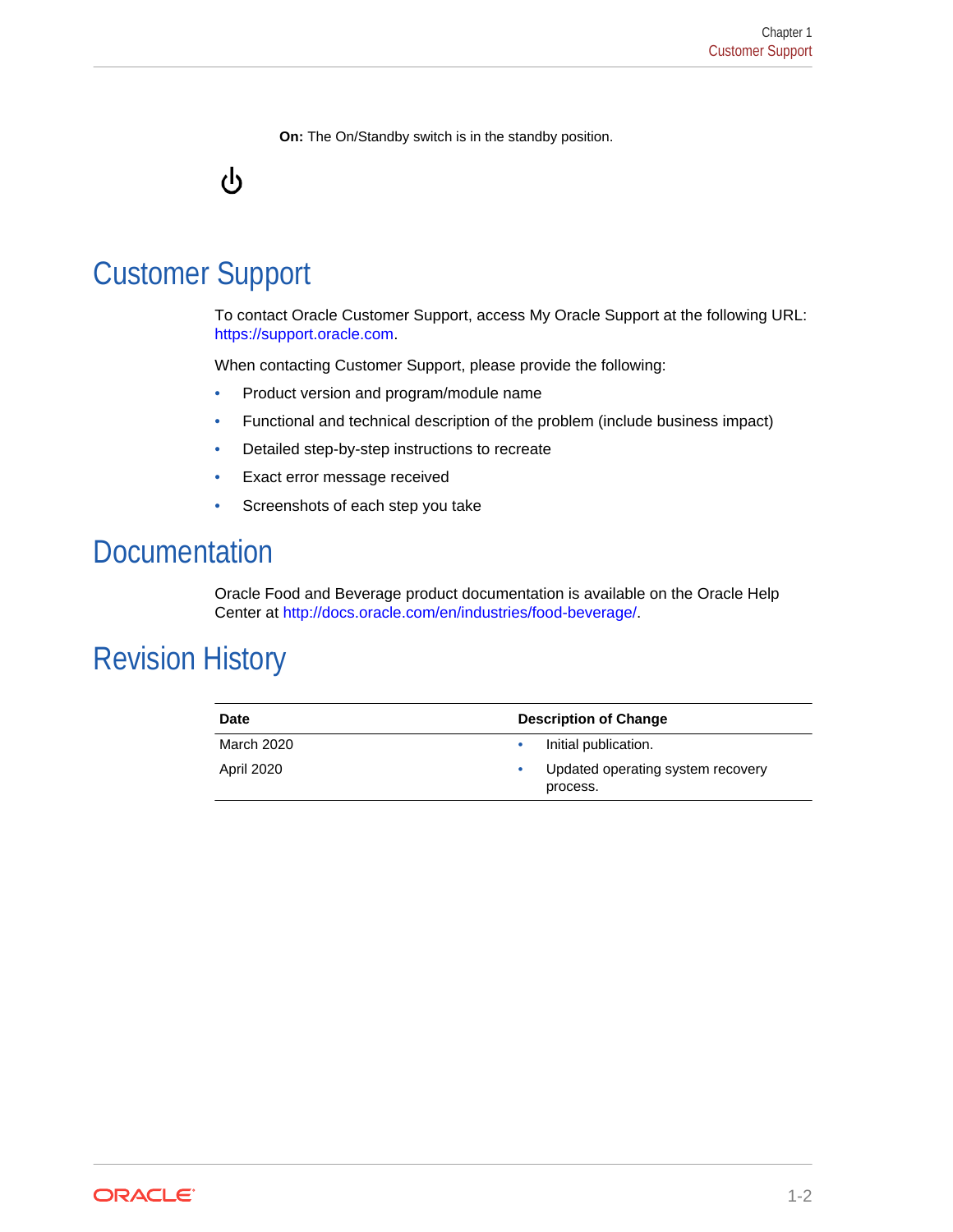# <span id="page-6-0"></span>2 The Oracle MICROS Kitchen Display Controller 210 (KDC-210)

The KDC-210 is a durable, small form factor PC. A typical Kitchen Display System is composed of the KDC-210, an LCD touch monitor or non-touch LCD monitor, and MICROS 10 or 20 Key Wired or Wireless Bump Bars.

#### **Features Overview**

- Available operating systems: Oracle Linux for MICROS, Microsoft Windows 10 IoT Enterprise
- 10/100/1000MB BaseT LAN
- 3x USB, 1x high definition display output, 1x DisplayPort output
- 4GB RAM
- Fanless enclosure



### Oracle MICROS KDC-210 Basic Features

The Oracle MICROS KDC-210 includes the following basic features.

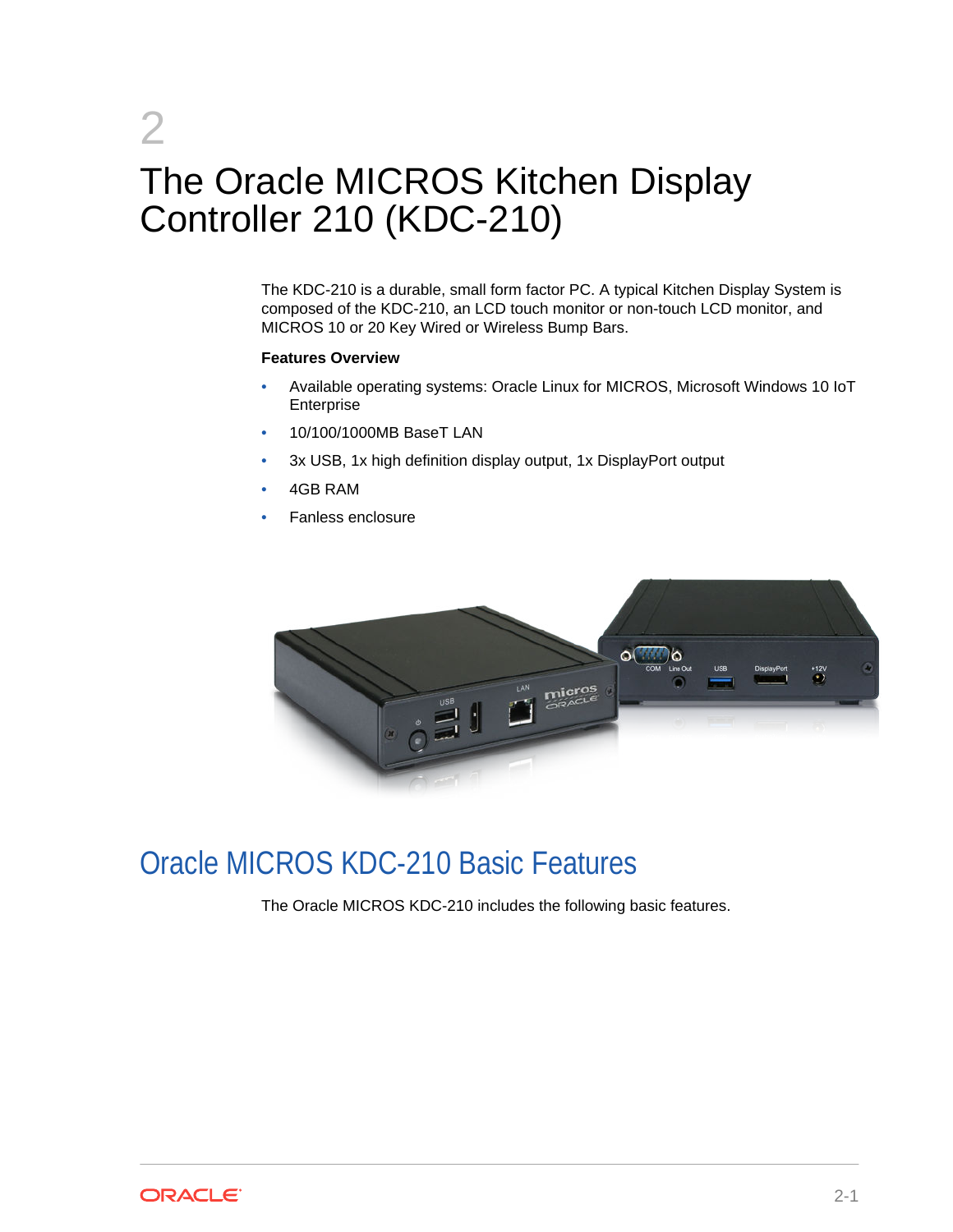

**Table 2-1 Oracle MICROS KDC-210 Basic Features**

| <b>Feature</b>         |
|------------------------|
| A. Power button        |
| B. USB 2.0 ports       |
| C. HDMI port           |
| D. Ethernet port       |
| E. COM port            |
| F. Audio line out      |
| G. High speed USB port |
| H. DisplayPort output  |
| $I. +12V$ DC-in        |
|                        |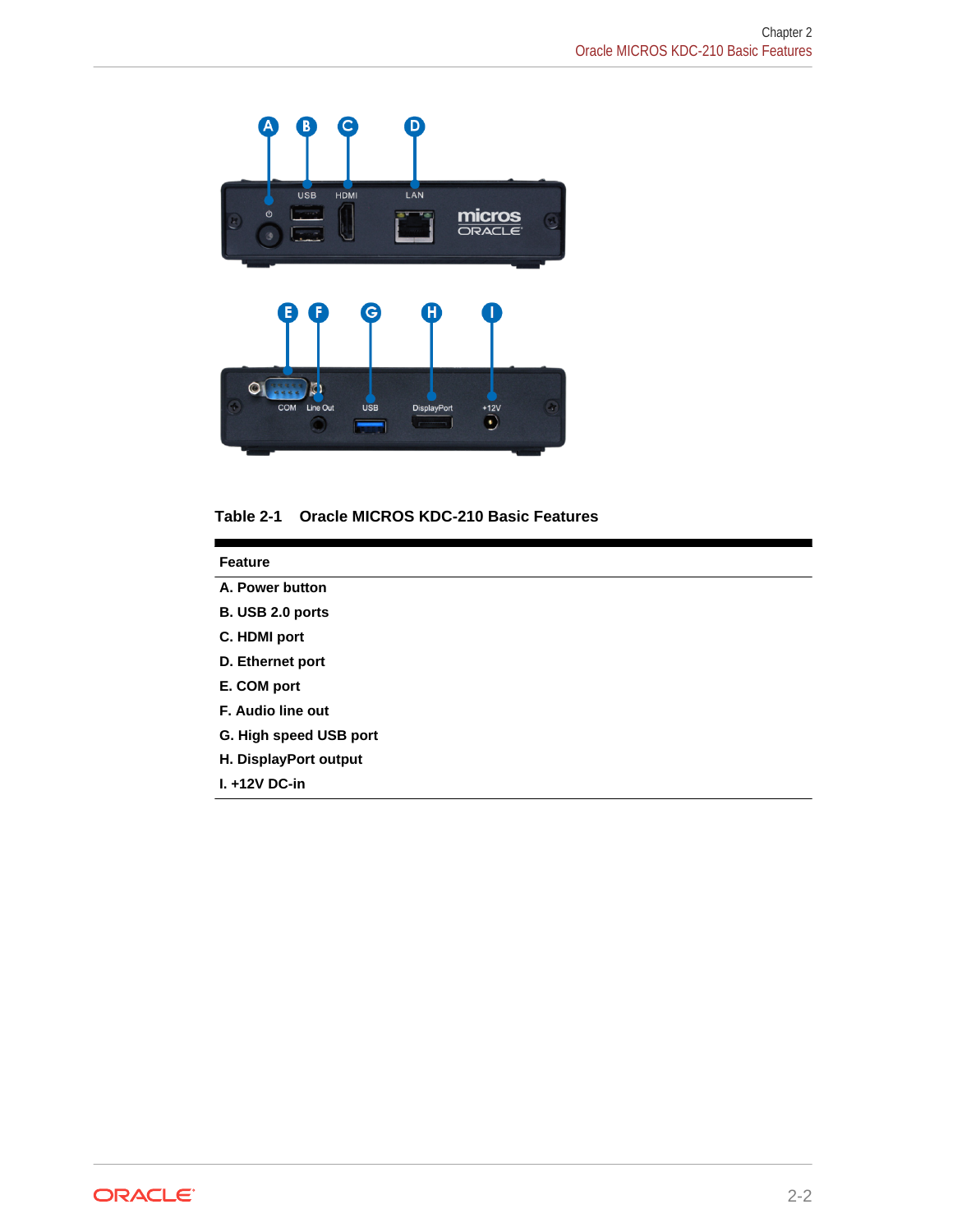# <span id="page-8-0"></span>3 KDC-210 – Initial Setup

This section provides initial setup instructions.

## Preinstallation Considerations

#### **Mounting**

A wide variety of LCD and bump bar mounting options are available. Contact your Oracle MICROS representative for more information.

#### **KDC-210**

The KDC-210 requires Cat 5e or Cat 6 patch cable connectivity near each location.

#### **Wired Bump Bar**

The MICROS Wired Bump Bar is supplied with a 6ft. (1.8M) or 15ft (4.5M) cable.

#### **Wireless Bump Bar**

Before installing the mounting brackets, consider the following site-related issues to ensure the best possible functionality from the MICROS Wireless Bump Bar in an active RF environment:

- **Range:** Distances up to 30 feet are possible when the dongle and bump bar are within sight of each other, with no obstructions in the path of the RF signals. As the number and type of obstructions between the dongle and bump bar increase, the range decreases.
- **Classification of RF Obstructions:** RF signals encounter two types of obstructions that either weaken or reflect the signal, depending on its material composition. The first type of obstruction is one that allows the signal to pass through, but attenuates, or weakens it. Some examples include walls constructed of wood, drywall, people, and concrete block. The amount of attenuation is proportional to the total thickness of materials that the RF signal must penetrate when traveling the line-of-sight path. The second type of obstruction is one that reflects the RF signals, allowing little or none to pass through. The reflected RF energy can cause interference even when the dongle and bump bar are located within line-of-sight. Any type of metallic substance falls into this category. This includes objects such as stainless steel food preparation areas, walk-in freezers, steel doors, and steel support beams.
- **Local RF Interference:** The RF signals emitted by the MWBB are located in the unlicensed 2.40 - 2.50 GHz ISM band. Nearby occupants of this band include microwave ovens (2.485 GHz), 802.11 b/g Wi-Fi, cordless phones, IEEE 802.15.4 (WPAN), ZigBee, and other personal area networks. Ensure the MWBB is located as far from these devices as possible. The greater the distance between the dongle and the bumpbar, plus the greater the number of obstructions between the two devices, allows extraneous RF devices to impact the operation of the wireless bump bar. In cases where the site is too noisy in terms of RF interference, Oracle MICROS recommends the use of the MBB-10 and MBB-20 wired bump bars.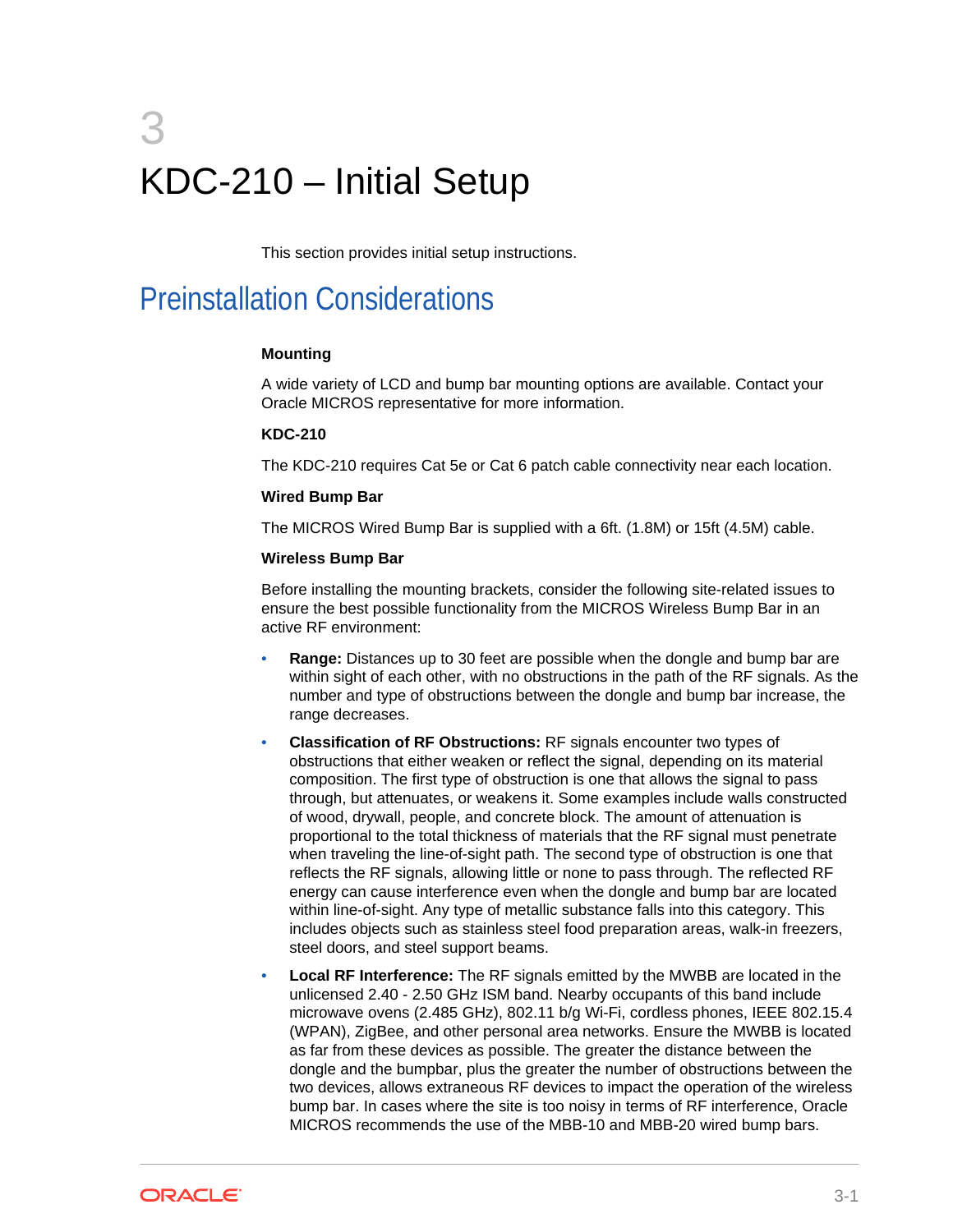### <span id="page-9-0"></span>Connecting Bump Bars

Oracle MICROS offers both wired and wireless bump bars as part of the Kitchen Display System.

- The MICROS Wired Bump Bar is available in 10 and 20 button configurations (MBB-10 and 20 MBB-20).
- The MICROS Wireless Bump Bar is available in 10 and 20 button configurations (MWBB-10 and 20 MWBB-20).

#### **Connect a Wired Bump Bar**

**1.** Plug the bump bar USB cable into an available USB port on the KDC-210.

#### **Connect a Wireless Bump Bar**

- **1.** Install batteries in the MWBB.
- **2.** Connect the MWBB Dongle to a USB port on the KDC-210.
- **3.** The MWBB Dongle and MWBB are paired to the same 5-byte ID at the factory. The following image shows the MWBB-20 and the MWBB Dongle with a matching 5-byte ID of ee21d.



Refer to *The MICROS Bumpbar MBB-10 and MBB-20 User's Guide* and *The MICROS Wireless Bump Bar MWBB-10 and MWBB-20 User's Guide* on docs.oracle.com at [https://docs.oracle.com/cd/E64361\\_01/index.html](https://docs.oracle.com/cd/E64361_01/index.html) for comprehensive bump bar installation and configuration information.

### Supported Monitors

The KDC-210 supports a variety of standard and touch-enabled monitors. Contact your Oracle MICROS representative for more information.

## Supported Power Adapter

**Use only the power adapter included with the KDC-210** (Part Number 7118431: Power supply for Oracle MICROS Kitchen Display Controller 200 Series and Oracle MICROS Tablet 721 and accessories for Oracle MICROS Tablet 700 Series: 12 V.)

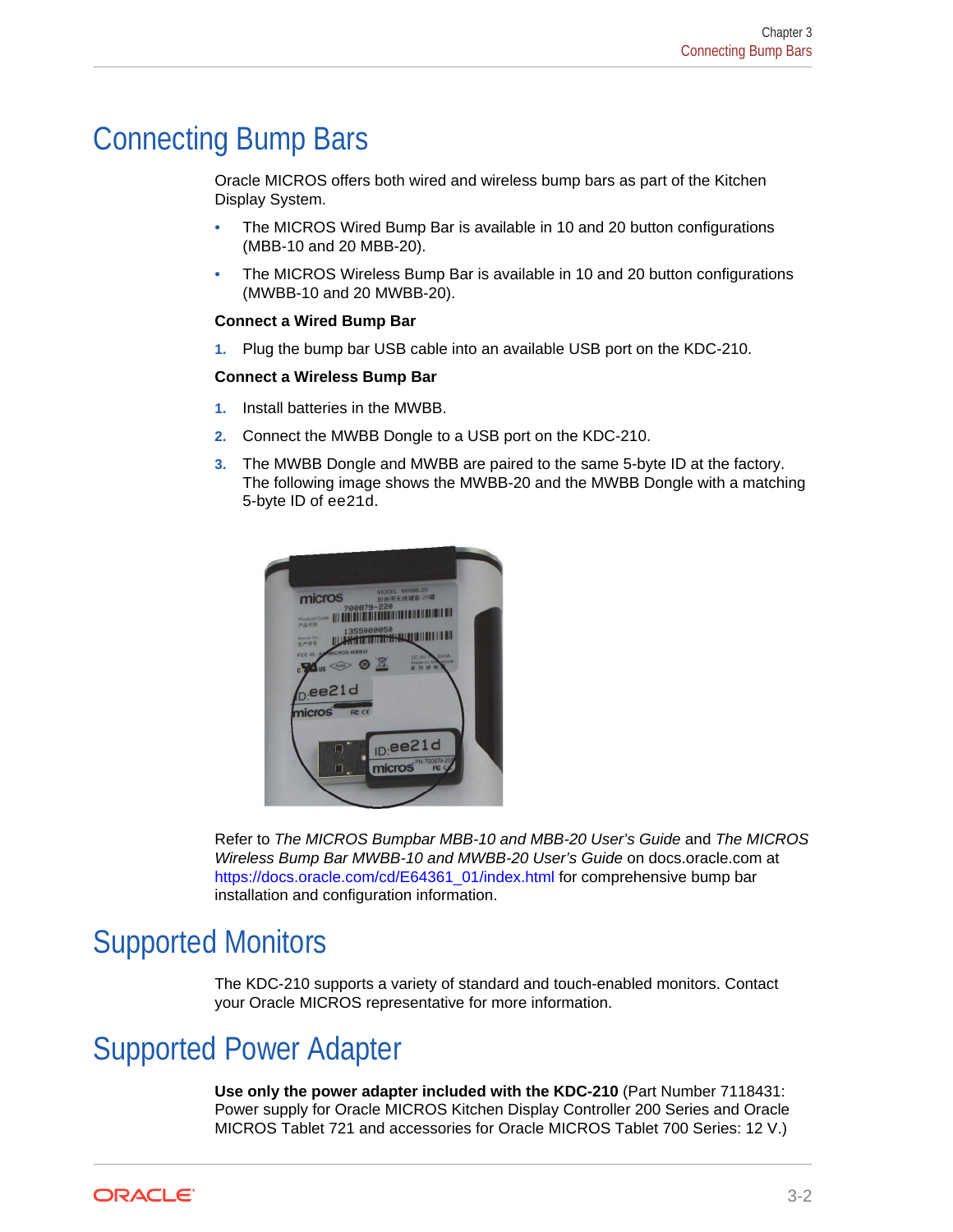<span id="page-10-0"></span>

## KDC-210 Initial Startup – Microsoft Windows 10

- **1.** Choose a deployment location that provides network connectivity and access to any required peripherals.
- **2.** Connect the required cables, and then turn on the KDC-210.
- **3.** Complete the Microsoft Windows setup by following the prompts. Consult your network administrator for help with configuring network and system settings.
- **4.** Ensure the KDC-210 is connected to a secure network.
- **5.** Install the Client Application Loader (CAL) by double-tapping the **CALClient Installer** icon, follow the prompts, and enter the CAL server address to install your Oracle MICROS POS software. For more information, refer to the latest version of the *Oracle Hospitality Simphony Client Deployment Guide* on the Oracle Help Center at https://docs.oracle.com/en/industries/food-beverage/.

### KDC-210 Initial Startup – Oracle Linux for MICROS

The first time you turn on the KDC-210 you must complete the Oracle Linux for MICROS operating system setup. Follow the on-screen prompts to configure your system:

- **1.** Choose a deployment location that provides network connectivity and access to any required peripherals.
- **2.** Connect the required cables, and then turn on the KDC-210.
- **3.** Complete the Oracle Linux for MICROS setup by following the prompts. Consult your network administrator for help with configuring network and system settings.
- **4.** Enter the CAL server address to install your Oracle MICROS POS software. For more information, refer to the latest version of the *Oracle Hospitality Simphony Client Deployment Guide* on the Oracle Help Center at https://docs.oracle.com/en/ industries/food-beverage/.

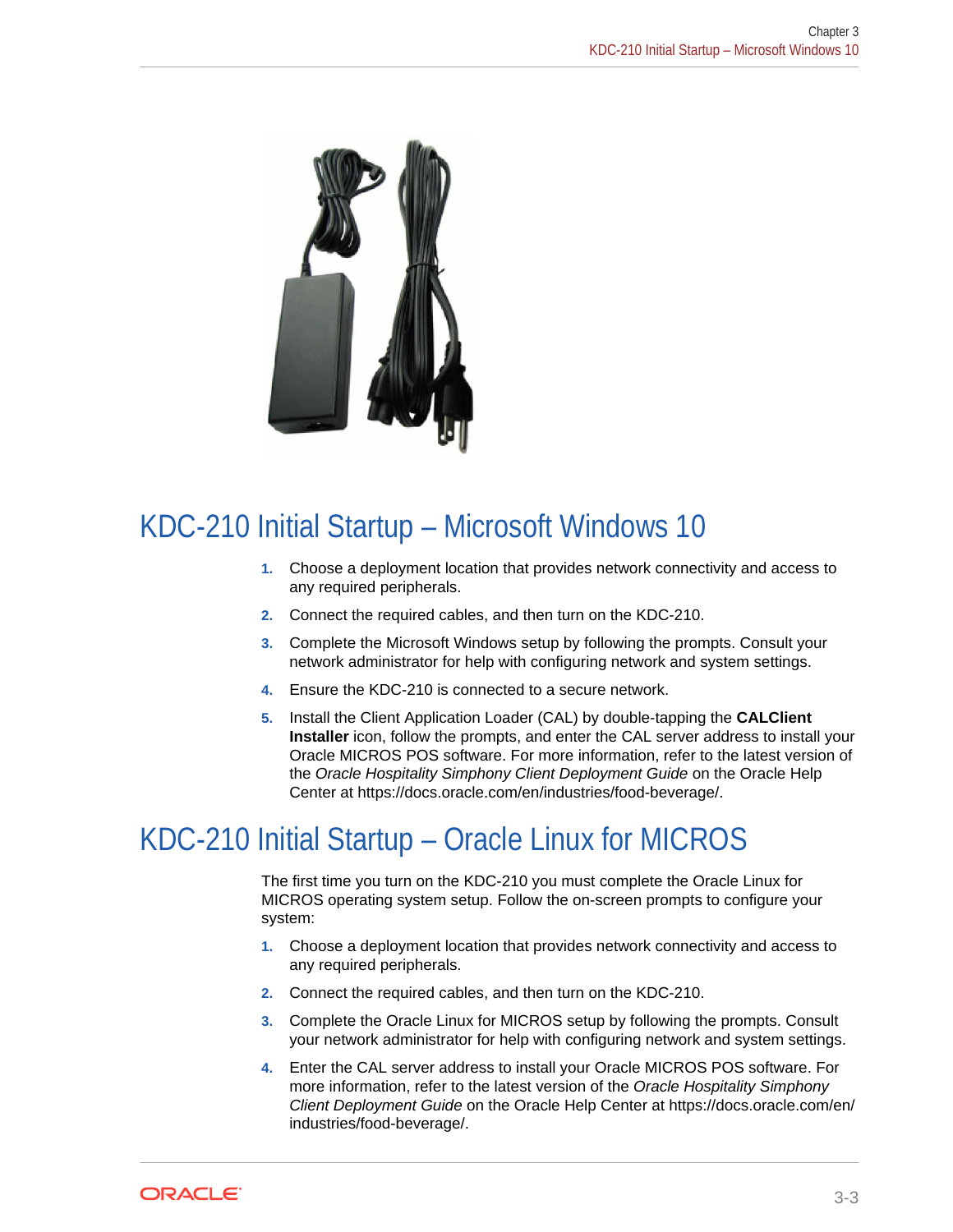# <span id="page-11-0"></span>4 Accessibility Features

The following table describes the accessibility features for the KDC-210 with the Microsoft Windows 10 IoT Enterprise operating system.

| <b>Feature</b>                          | <b>Behavior</b>                                                                                                                                                                                                                                                                   | <b>Setup</b>                                                                                                                                                                                                                                                                                     |
|-----------------------------------------|-----------------------------------------------------------------------------------------------------------------------------------------------------------------------------------------------------------------------------------------------------------------------------------|--------------------------------------------------------------------------------------------------------------------------------------------------------------------------------------------------------------------------------------------------------------------------------------------------|
| Magnifier                               | In Full-Screen Mode, your<br>entire screen is magnified.<br>Depending on the size of your<br>screen and the zoom level you<br>choose, you might not be able<br>to see all of the screen at the<br>same time.                                                                      | Select Control Panel > Ease<br>of Access Center > Start<br>Magnifier > Views > Full<br>screen.                                                                                                                                                                                                   |
|                                         | In Lens Mode, the area<br>around the mouse pointer is<br>magnified. When you move<br>the mouse pointer, the area of<br>the screen that's magnified<br>moves along with it.                                                                                                        | Select Control Panel > Ease<br>of Access Center > Start<br>Magnifier > Views > Lens.                                                                                                                                                                                                             |
|                                         | In Docked Mode, only a<br>portion of the screen is<br>magnified, leaving the rest of<br>your desktop unchanged. You<br>can then control which area of<br>the screen is magnified.                                                                                                 | Select Control Panel > Ease<br>of Access Center > Start<br>Magnifier > Views > Dock.                                                                                                                                                                                                             |
| Text or Visual Alternative to<br>Sounds | The Turn on visual<br>notifications for sounds<br>option replaces system<br>sounds with visual cues, such<br>as a flash on the screen, so<br>you can see notifications even<br>when they're not heard. You<br>can also choose how you want<br>sound notifications to warn<br>you. | Select Control Panel > Ease<br>of Access Center > Use text<br>or visual alternatives for<br>sounds > Turn on visual<br>notifications for sounds.<br>Then, select a visual warning:<br>$\bullet$<br>1-None<br>2-Flash active caption<br>bar<br>3-Flash active window<br>٠<br>4-Flash desktop<br>٠ |
|                                         | The Turn on text captions<br>for spoken dialog option<br>displays text captions in place<br>of sounds to indicate that<br>activity is happening on your<br>PC (for example, when a<br>document starts or finishes<br>printing).                                                   | Select Control Panel > Ease<br>of Access Center > Use text<br>or visual alternatives for<br>sounds > Turn on text<br>captions for spoken dialog.                                                                                                                                                 |

#### **Table 4-1 Accessibility Features for the KDC-210 with the Microsoft Windows 10 IoT Enterprise Operating System**

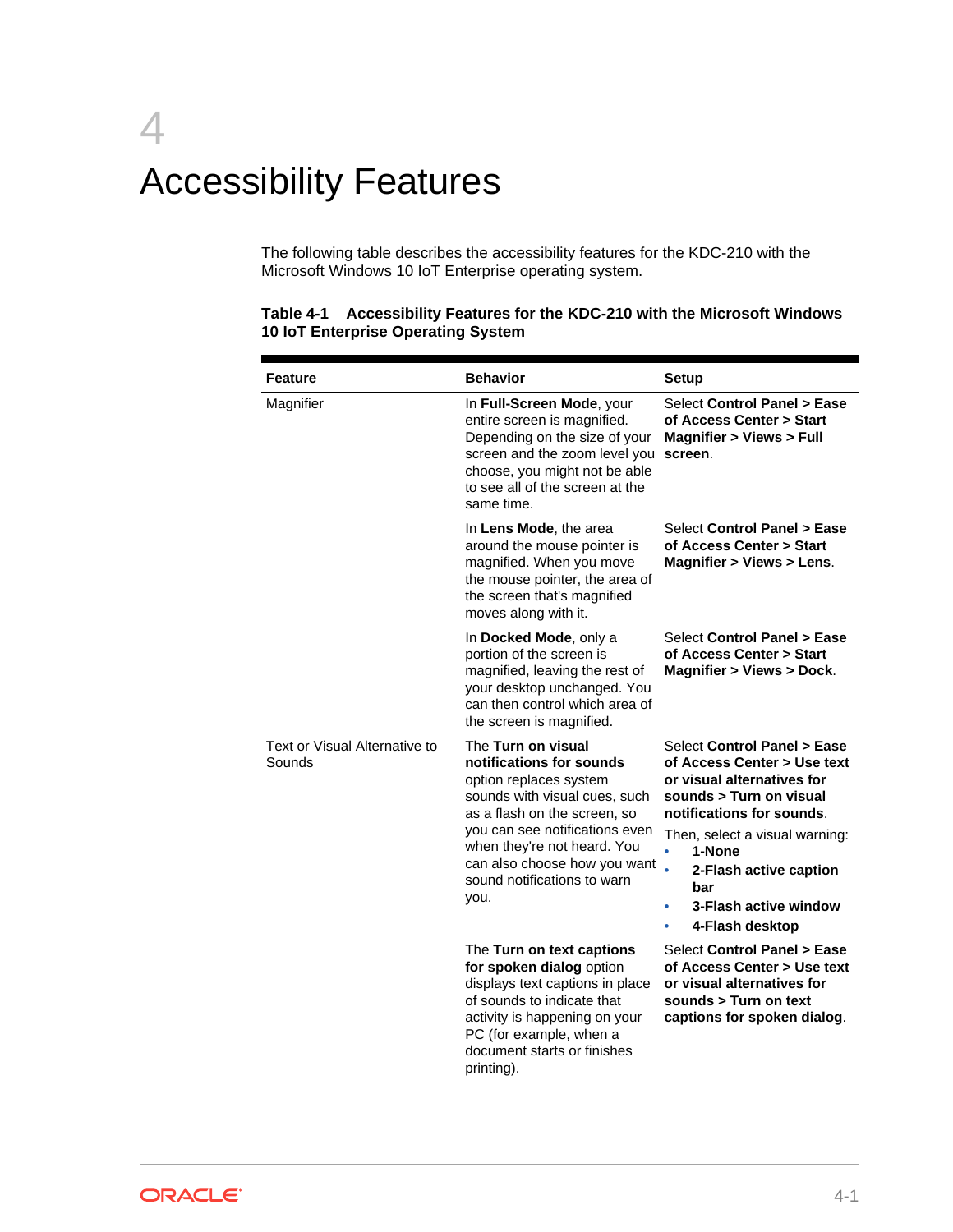| <b>Feature</b>     | <b>Behavior</b>                                                                                                                                                                                                                                                                          | <b>Setup</b>                                                                                                                                                                     |
|--------------------|------------------------------------------------------------------------------------------------------------------------------------------------------------------------------------------------------------------------------------------------------------------------------------------|----------------------------------------------------------------------------------------------------------------------------------------------------------------------------------|
| On-Screen Keyboard | The Use click sound option<br>lets you hear a sound when<br>you press a key.                                                                                                                                                                                                             | Select Control Panel > Ease<br>of Access Center > Start On-<br>Screen Keyboard (OSK) ><br>Options Key on keyboard ><br>Use click sound.                                          |
|                    | The Show keys to make it<br>easier to move around the<br>screen option allows the keys<br>to light up as you type.                                                                                                                                                                       | Select Control Panel > Ease<br>of Access Center > Start On-<br>Screen Keyboard (OSK) ><br>Options Key on keyboard ><br>Show keys to make it easier<br>to move around the screen. |
|                    | The Turn on numeric keypad<br>option expands the On-Screen<br>Keyboard (OSK) to show a<br>numeric keypad.                                                                                                                                                                                | Select Control Panel > Ease<br>of Access Center > Start On-<br>Screen Keyboard (OSK) ><br>Options Key on keyboard ><br>Turn on numeric keypad.                                   |
|                    | The Click on keys option lets<br>you click or tap the on-screen<br>keys to enter text.                                                                                                                                                                                                   | Select Control Panel > Ease<br>of Access Center > Start On-<br>Screen Keyboard (OSK) ><br>Options Key on keyboard ><br>Click on Keys.                                            |
|                    | The Hover over keys option<br>lets you use a mouse or<br>joystick to point to a key. The<br>characters you point to are<br>entered automatically when<br>you point to them for a<br>specified time.                                                                                      | Select Control Panel > Ease<br>of Access Center > Start On-<br>Screen Keyboard (OSK) ><br>Options Key on keyboard ><br>Hover over keys.                                          |
|                    | The Scan through keys<br>option allows the OSK to<br>continually scan the keyboard.<br>Scan mode highlights areas<br>where you can type keyboard<br>characters by pressing a<br>keyboard shortcut, using a<br>switch input device, or using a<br>device that simulates a mouse<br>click. | Select Control Panel > Ease<br>of Access Center > Start On-<br>Screen Keyboard (OSK) ><br>Options Key on keyboard ><br>Scan through keys.                                        |
|                    | The Use Text Prediction<br>option allows the OSK to<br>suggest words as you type so<br>you don't need to type each<br>complete word.                                                                                                                                                     | Select Control Panel > Ease<br>of Access Center > Start On-<br>Screen Keyboard (OSK) ><br>Options Key on keyboard ><br>Use text prediction.                                      |
| Narrator           | Narrators read text on your PC<br>screen aloud and describes<br>events, such as notifications<br>or calendar appointments, so<br>you can use your PC without a<br>display.                                                                                                               | Select Control Panel > Ease<br>of Access Center > Start<br>Narrator.                                                                                                             |

**Table 4-1 (Cont.) Accessibility Features for the KDC-210 with the Microsoft Windows 10 IoT Enterprise Operating System**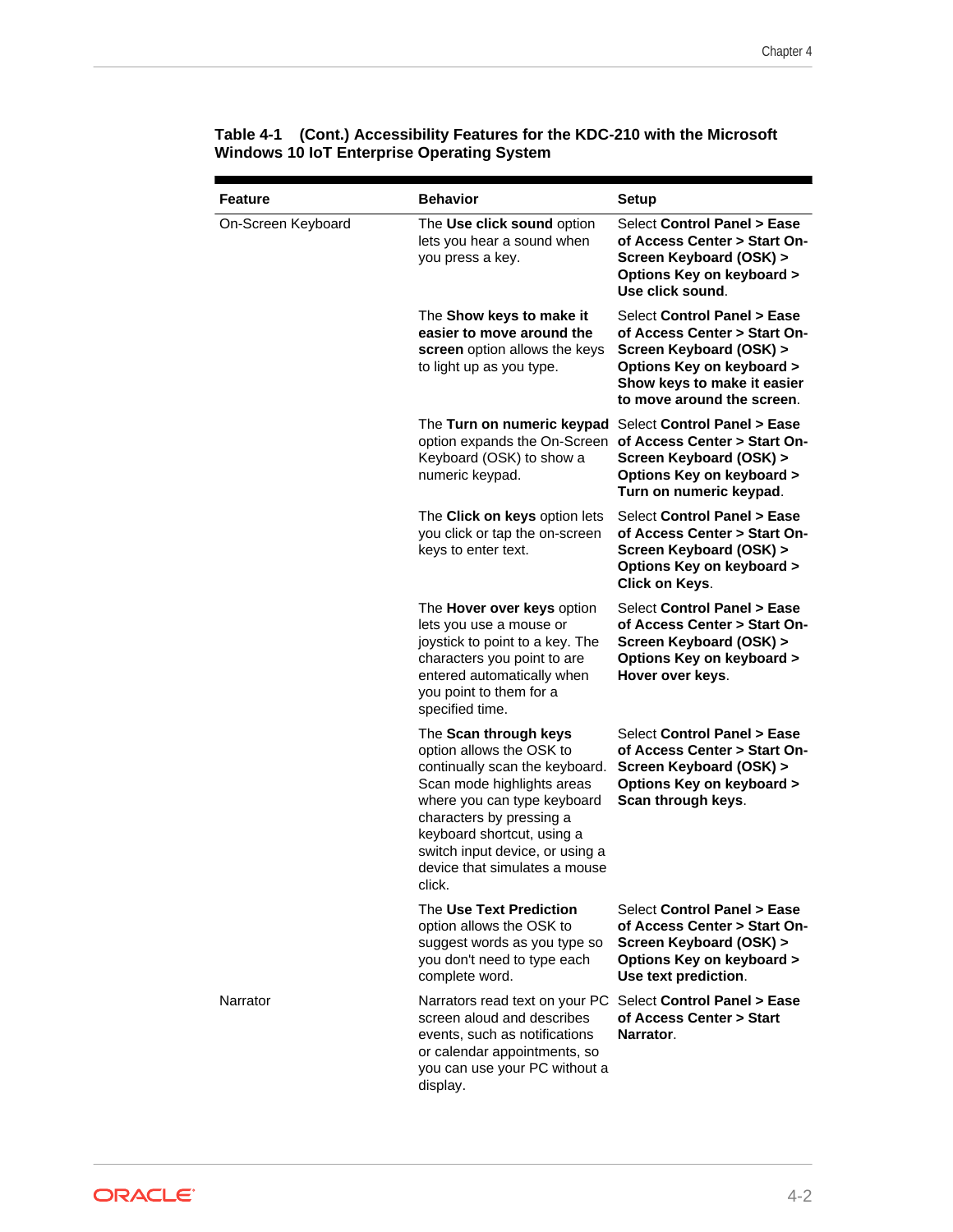| Feature            | <b>Behavior</b>                                                                                                          | <b>Setup</b>                                         |
|--------------------|--------------------------------------------------------------------------------------------------------------------------|------------------------------------------------------|
| Speech Recognition | Windows Speech Recognition<br>lets you control your PC with<br>your voice alone, without<br>needing a keyboard or mouse. | Select Control Panel ><br><b>Speech Recognition.</b> |

#### **Table 4-1 (Cont.) Accessibility Features for the KDC-210 with the Microsoft Windows 10 IoT Enterprise Operating System**

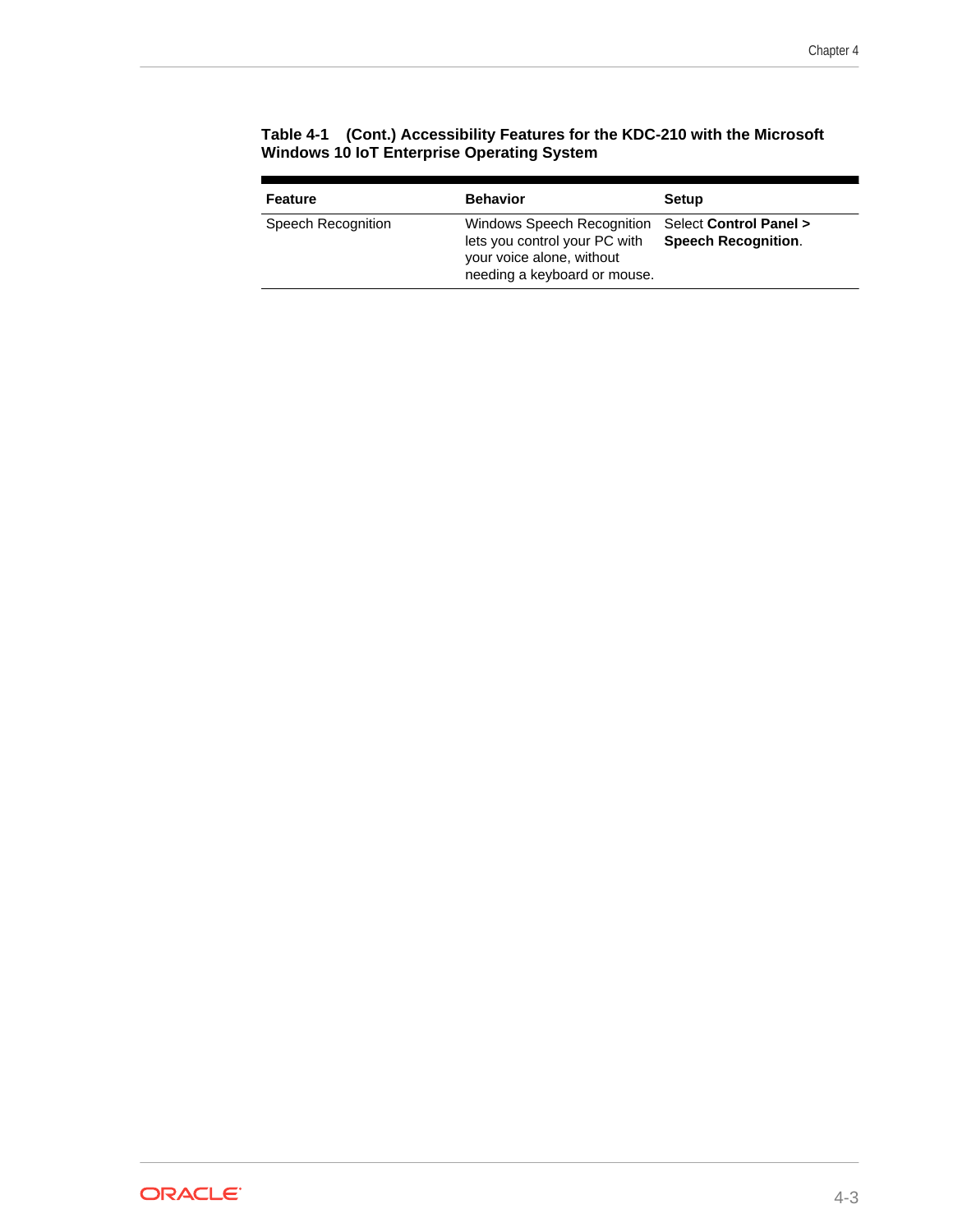# <span id="page-14-0"></span>5 KDC-210 BIOS Options

This section describes how to access the KDC-210 BIOS menu and provides an overview of important configuration options.

## Accessing BIOS

To access the KDC-210 BIOS:

- **1.** Connect a USB keyboard to the KDC-210.
- **2.** Turn on or restart the KDC-210, and then press **Esc** repeatedly until the BIOS screen appears.
- **3.** Use the keyboard arrow keys to navigate between the available options.

## Viewing System Information

To view system information for the KDC-210:

From the KDC-210 BIOS main screen, navigate to the **SCU** option, and then press **Enter**. The Main tab shows the system information for the KDC-210.

### Configuring System Security Settings

Security settings are available on the Security tab under the SCU option and under the Secure Boot Option on the KDC-210 BIOS. For more information about each setting, refer to the descriptive text that appears in the right panel as you navigate through the available options.

#### **Note:**

To configure TPM settings, navigate to the **SCU** option, press **Enter**, and then navigate to the **Security** tab. For more information about each setting, refer to the descriptive text that appears in the right panel as you navigate through the available options.

### Exiting BIOS

To exit the KDC-210 BIOS, navigate to the **Continue** option, and then press **Enter**.

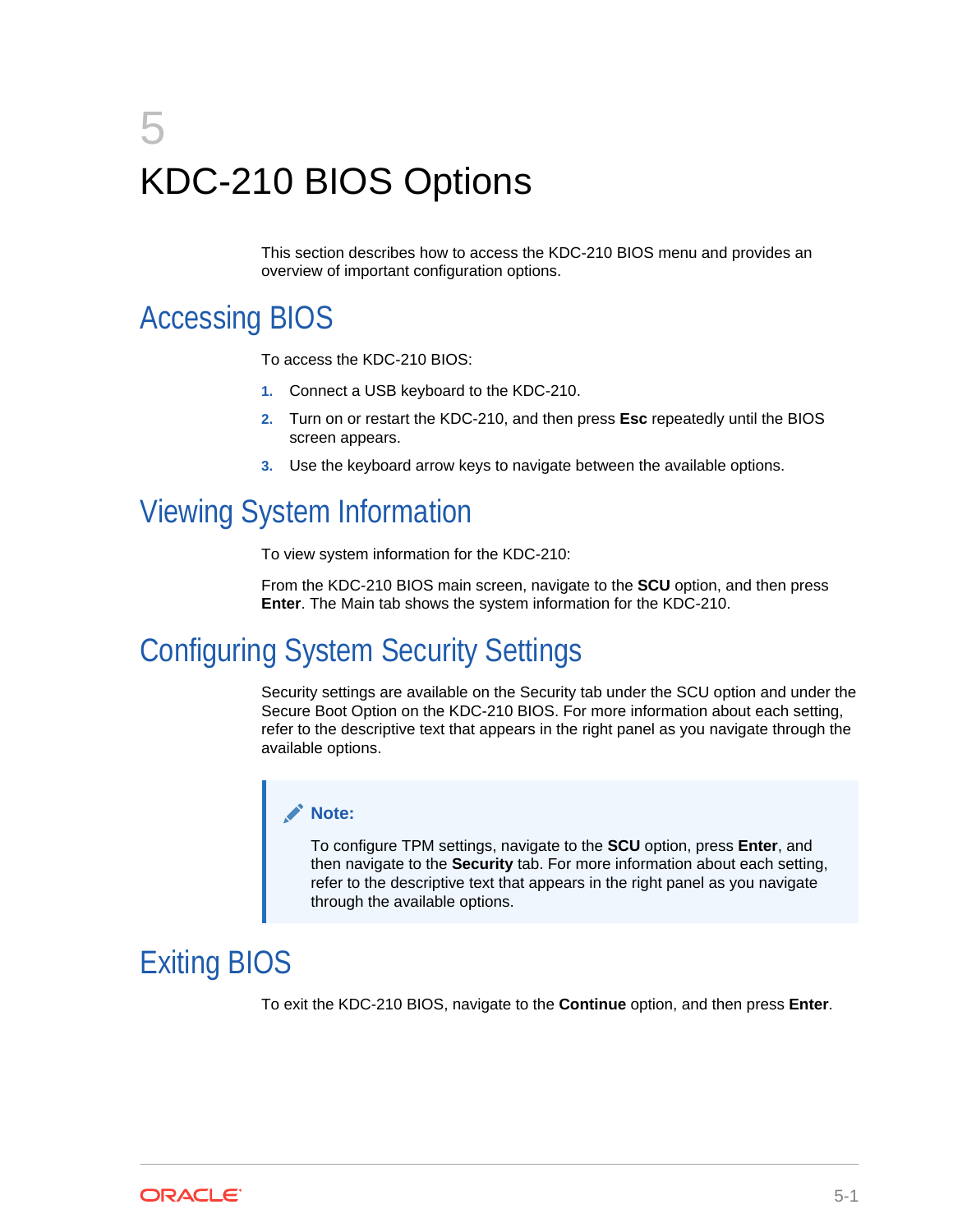# <span id="page-15-0"></span>6 Software Components

This section describes the software components available for th KDC-210.

The KDC-210 is available with Microsoft Windows 10 IoT Enterprise or the Oracle Linux for MICROS operating system.

# Microsoft Windows 10 IoT Enterprise Operating System

The KDC-210 is available with the Microsoft Windows 10 IoT Enterprise operating system pre-installed. This operating system offers the latest Windows 10 Enterprise innovations to the POS industry as well as enterprise-grade security and reliability to ensure your devices and data are protected against modern security threats. Features include:

- Comprehensive infrastructure and management features provide flexibility, consistency, and advanced security.
- Built-in defenses, such as Secure Boot, BitLocker, Device Guard, and Credential Guard, protect your information from leaks or theft.
- Advanced lockdown capabilities, such as AppLocker, help create a dedicated device experience for business applications.
- Support for Universal Windows apps and Classic Windows applications create a flexible and all-inclusive workspace.
- Native-device interoperability provides manageability and a connected organization.

# Oracle Linux Operating System

The KDC-210 is available with the Oracle Linux operating system pre-installed. Oracle Linux provides reliability, scalability, security, and performance for demanding enterprise workloads. Features include:

- Free to use, free to distribute, free to update.
- Zero-downtime kernel and user space updates with Ksplice.
- Comprehensive kernel and application tracing with DTrace.
- Linux management and high availability included at no additional charge for Oracle Linux Support customers.
- Optimized for Oracle, including Oracle Database and Oracle Applications.
- Increase security by applying patches sooner and minimizing time spent troubleshooting and updating.
- Improve performance of Oracle software and hardware .
- Proven performance and reliability in Oracle Engineered Systems and Oracle Cloud.

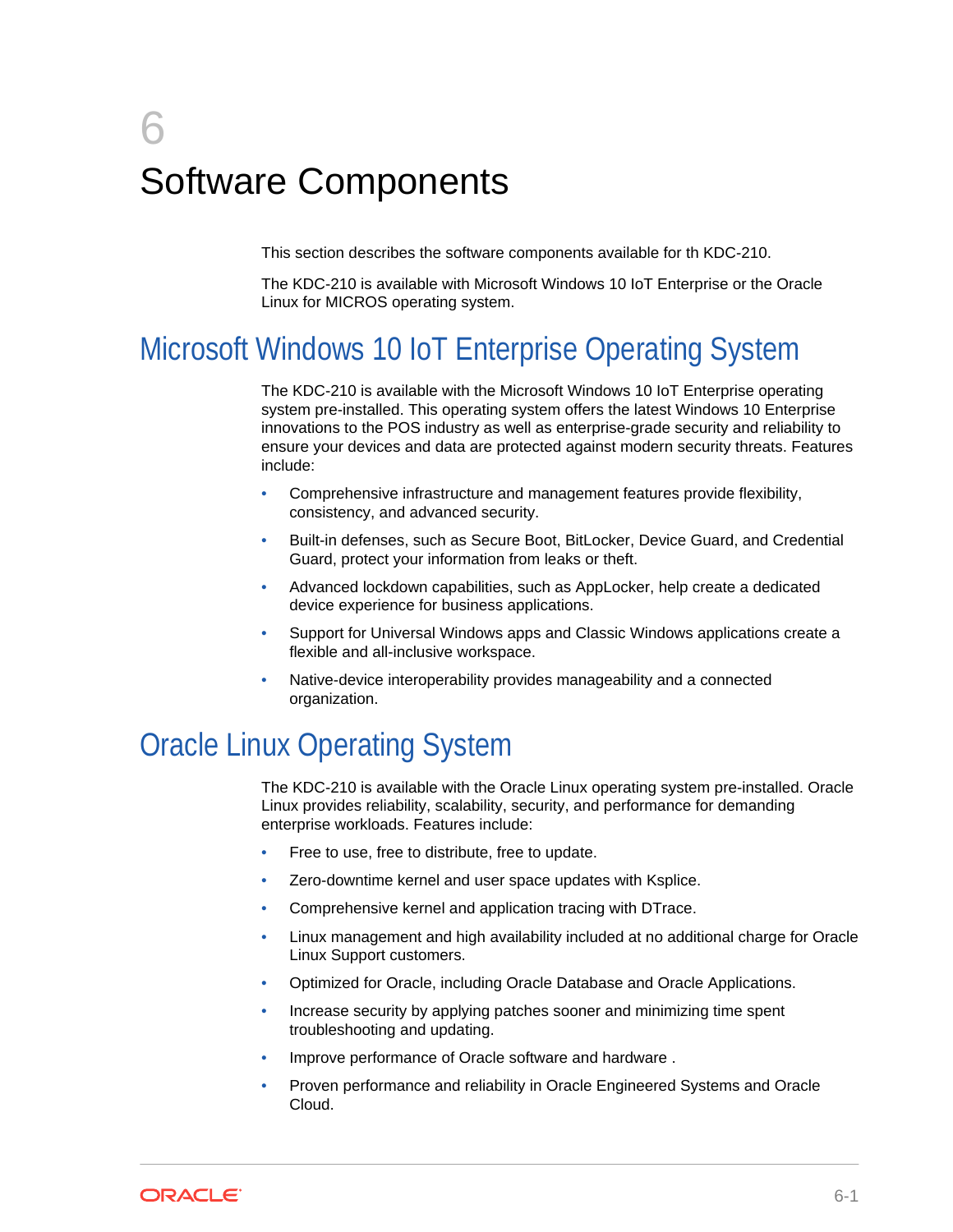## <span id="page-16-0"></span>Oracle Linux for MICROS Commands

#### **Note:**

Most deployments of Oracle Linux for MICROS do not require extensive Linux command line operations. Oracle Linux for MICROS commands are case sensitive.

#### **Open another terminal**

- Press  $Ctrl+Alt+Fx$  (where  $x = 4, 5, or 6$ ) to open another terminal window.
- Press **Ctrl+Alt+F4**: Log in as **possupport**.

#### **Find Linux image version information**

cat /etc/micros-release

#### **Find network address of device**

• ifconfig

#### **Find network address of device**

• ip addr

#### **Check network status**

• nmcli device status

#### **Configure network**

• nmtui

#### **Verify contact to a remote host**

• ping 10.209.76.197

#### **Monitor the running processes, memory, and CPU usage**

- top
- Press **q** to exit top command.

#### **End a running process**

• kill 4465

#### **Edit a text file**

• nano webconfig.txt

#### **Restart the device**

• reboot

#### **Turn off the device**

- shutdown now
- *Note for workstations with Oracle Linux for MICROS*: You can press and release the workstation power button to perform a graceful shutdown. Shutdown can take up to 10 seconds to complete.

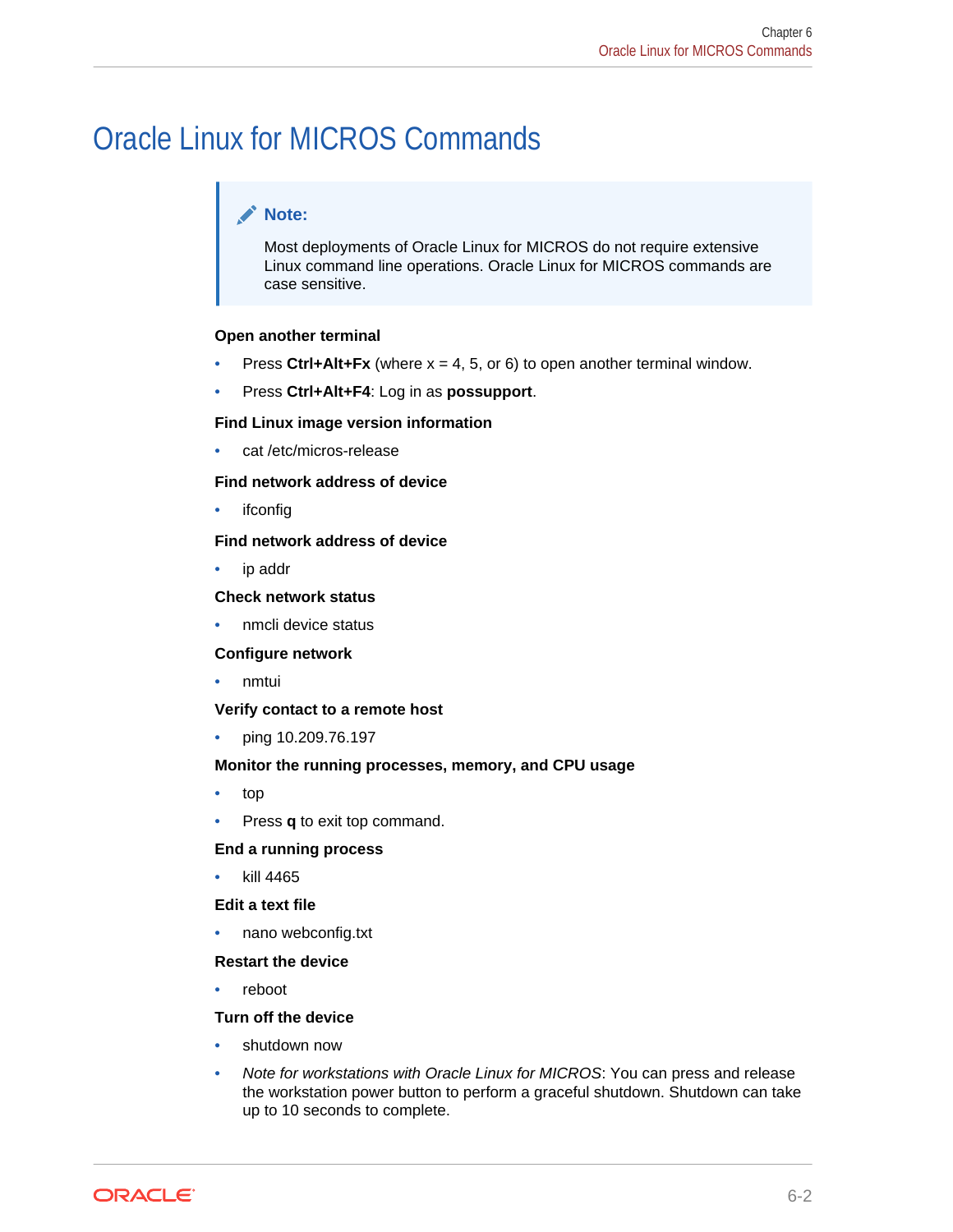# <span id="page-17-0"></span>7 Equipment Dimensions

This section contains the KDC-210 dimensions.

# KDC-210 Dimensions



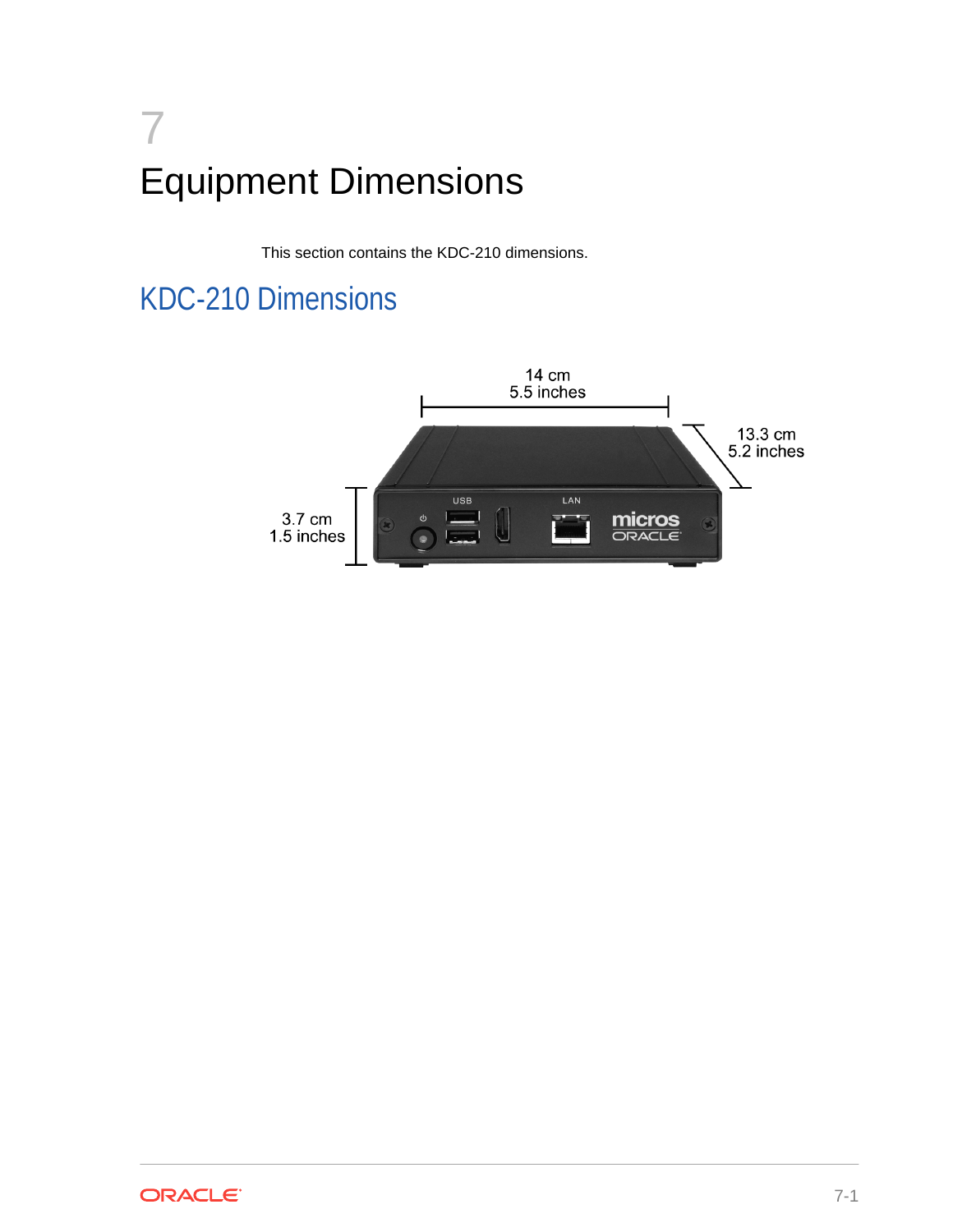# <span id="page-18-0"></span>8 Troubleshooting

This section provides instructions for general troubleshooting tasks.

## Basic Troubleshooting

The following table contains descriptions and solutions for common problems encountered when installing or operating the KDC-210.

| <b>Problem</b>                                                        | <b>Possible Causes</b>                                                         | <b>Solution</b>                                                                                                                                                                             |
|-----------------------------------------------------------------------|--------------------------------------------------------------------------------|---------------------------------------------------------------------------------------------------------------------------------------------------------------------------------------------|
| The KDC-210 does not<br>start and does not show<br>the splash screen. | No power to the unit.                                                          | Make sure you connected the DC<br>power adapter cable to the KDC-210<br>and that the AC power cable is<br>connected to a surge-protected outlet,<br>UPS, power conditioner, or wall outlet. |
| The KDC-210 does not<br>start.                                        | The system board may be<br>defective.                                          | Contact your Oracle MICROS<br>representative.                                                                                                                                               |
| The connected monitor<br>remains blank after                          | The monitor cable may be<br>disconnected or defective. are properly connected. | Verify both ends of the monitor cable                                                                                                                                                       |
| powering on the KDC-210.                                              |                                                                                | Try using a different monitor cable.                                                                                                                                                        |
| The KDC-210 does not<br>connect to the Local Area<br>Network.         | The network patch cable<br>is not connected or is<br>defective.                | Install the appropriate Cat 5e or Cat6<br>patch cable between the KDC-210 and<br>the network port connection.                                                                               |
|                                                                       |                                                                                | Try using a different patch cable.                                                                                                                                                          |

#### **Table 8-1 Basic Troubleshooting**

## System Recovery

A system recovery is used to:

- Wipe the hard drive.
- Restore all PC settings to factory settings.
- Remove all user accounts and settings.

To perform a system recovery, you can use the KDC-210 boot menu or the Microsoft Windows operating system recovery function.

### Performing a System Recovery with Microsoft Windows 10

- **1.** Power on the KDC-210 and boot to the operating system selection screen.
- **2.** Select **OS Restore**. The *"The system will be restored to factory default. All contents will be erased"* message appears.
- **3.** Select **Yes** to continue. The OS Restore Progress bar appears.

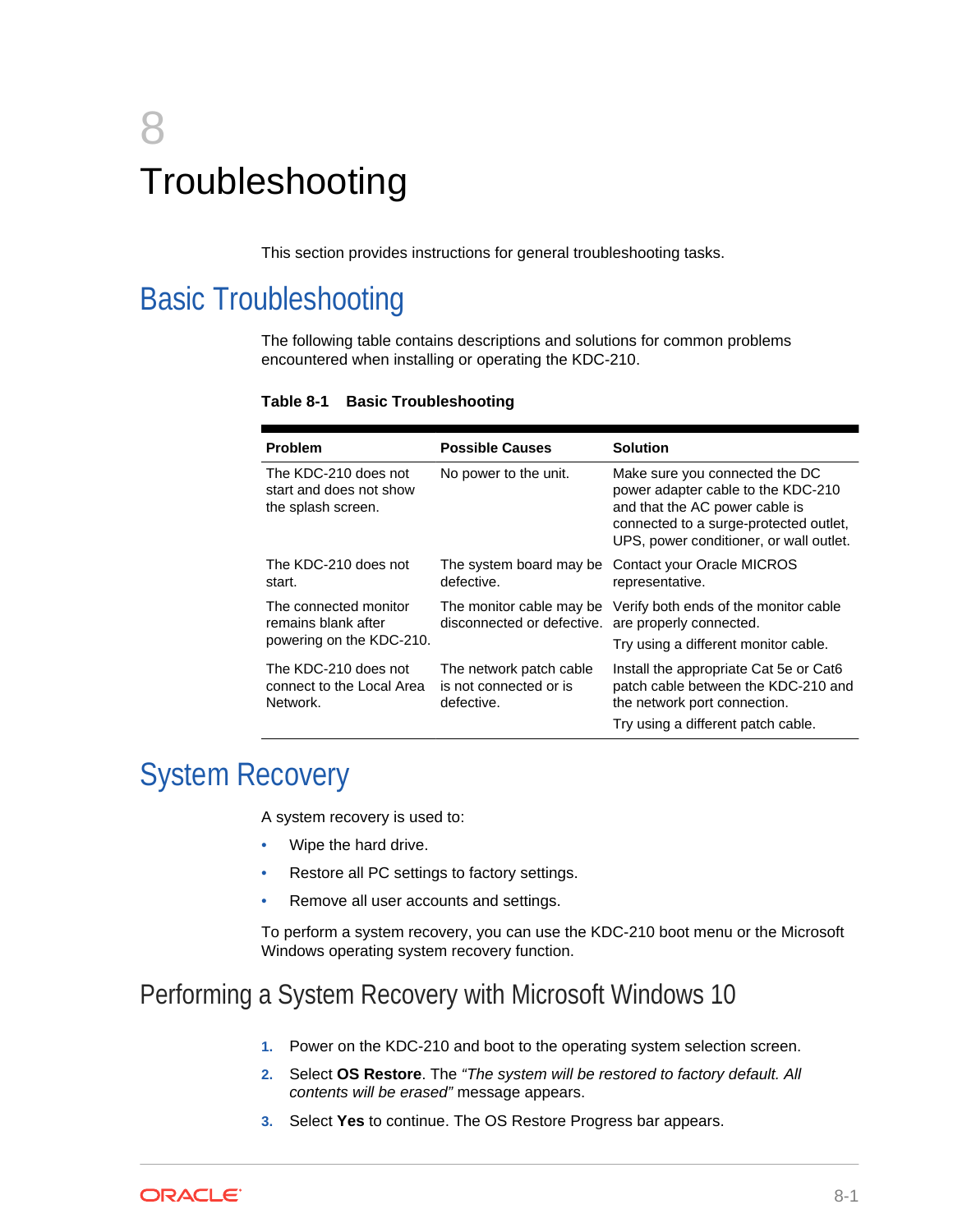- <span id="page-19-0"></span>**4.** File restore completes. The OS Restore Success message appears.
- **5.** Select **Shutdown** or **Reboot**. The KDC-210 powers off or reboots.
- **6.** Press the power button to turn on the KDC-210. The KDC-210 boots to the OS/ Restore option screen twice, continues to the OS Out-of-Box configuration, and then the Windows 10 desktop initializes.

### Performing a System Recovery for Oracle Linux for MICROS

To perform a system recovery for KDC-210 units with the Oracle Linux for MICROS operating system:

- **1.** Power on KDC 210 and press the ESC button repeatedly to enter BIOS.
- **2.** Select **Boot Manager**, and then select **Recovery**.
- **3.** When prompted, enter **Y** to continue with recovery.

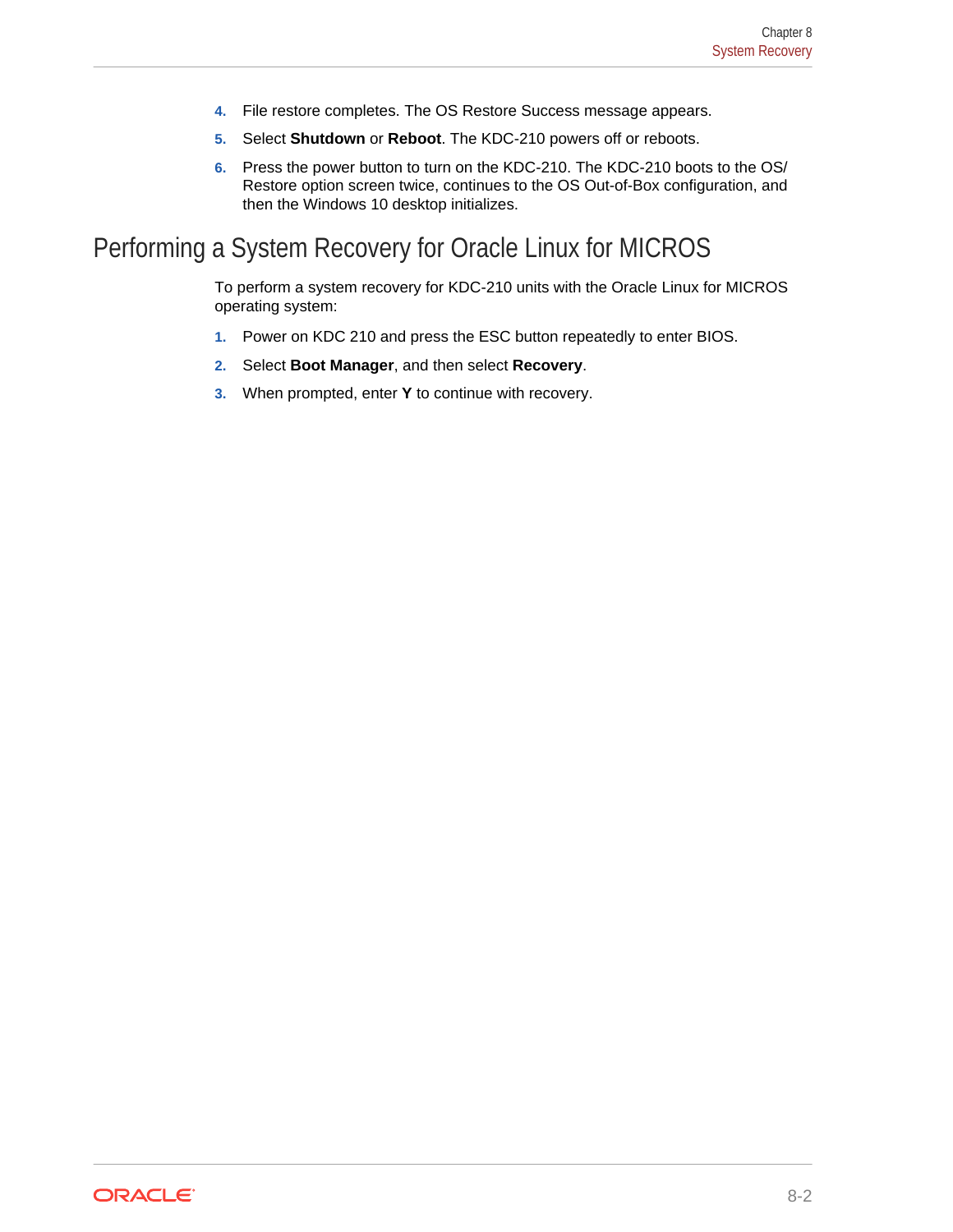# <span id="page-20-0"></span>9 Safety and Handling

This section contains important information regarding the safety, care, and handling of the KDC-210.

# Safety Agency Compliance Statements

### Safety Precautions

For your protection, observe the following safety precautions when setting up your equipment:

- Follow all cautions and instructions marked on the equipment.
- Ensure that the voltage and frequency of your power source match the voltage and frequency inscribed on the equipment's electrical rating label.
- Never push objects of any kind through openings in the equipment. Dangerous voltages may be present. Conductive foreign objects could produce a short circuit that could cause fire, electric shock, or damage to your equipment.
- This product is intended for restricted access whereby access is controlled through the use of a means of security (for example, key, lock, tool, badge access) and personnel authorized for access have been instructed on the reasons for the restrictions and any precautions that need to be taken.
- Do not directly connect this product to outdoor metallic communications cables. Always connect the product to outdoor metallic communications cables using a protection device that is designed for direct connection to outdoor metallic communications cables (such as a switch or router), or use optical non-metallic communications cables upon leaving the building.
- Do not directly connect this product to outdoor power cables.
	- For AC Power, connect the product only to an indoor power distribution system that uses current-limiting circuit breakers for AC power.
	- For DC Power, connect the product only to earthed power systems that are completely contained within one building.

### Modifications to Equipment

Do not make mechanical or electrical modifications to the equipment. Oracle is not responsible for regulatory compliance of a modified Oracle product.

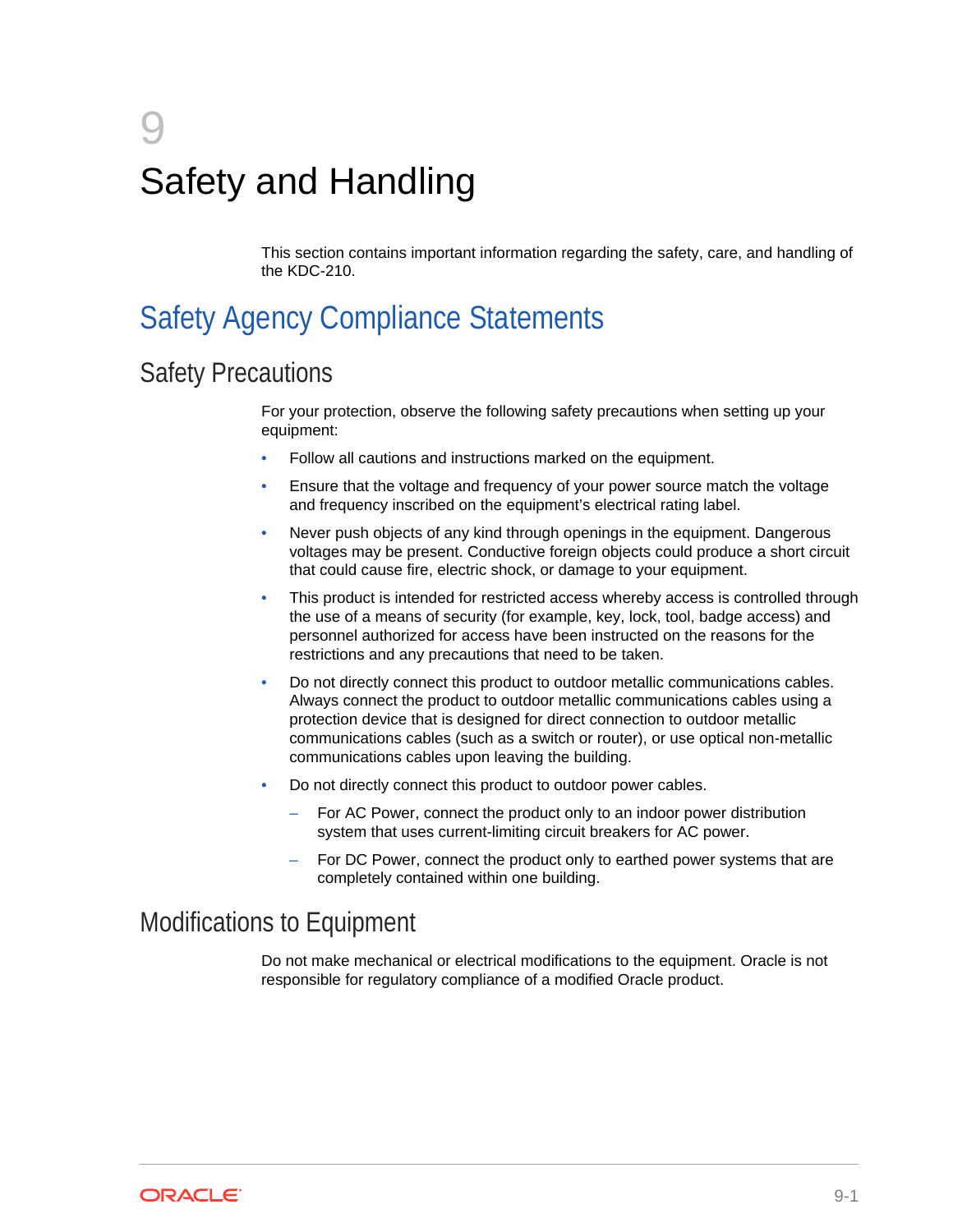### <span id="page-21-0"></span>Placement of an Oracle Product



**Caution:** Never place an Oracle product near a radiator or heat register. Failure to follow these guidelines can cause overheating and affect the reliability of your Oracle product.

### SELV Compliance

Safety status of I/O connections comply with SELV requirements.

### Power Cord Connection



**Caution:** Oracle products are designed to work with power systems having a grounded neutral (grounded return for DC-powered products). To reduce the risk of electric shock, do not plug Oracle products into any other type of power system. Contact your facilities manager or a qualified electrician if you are not sure what type of power is supplied to your building.



**Caution:** Not all power cords have the same current ratings. Do not use the power cord provided with your equipment for any other products or use. Household extension cords do not have overload protection and are not meant for use with computer systems. Do not use household extension cords with your Oracle product.

The following caution applies only to devices with a Standby power switch:



**Caution:** The power switch of this product functions as a standby type device only. The power cord serves as the primary disconnect device for the system. Be sure to plug the power cord into a grounded power outlet that is nearby the system and is readily accessible. Do not connect the power cord when the power supply has been removed from the system chassis.

The following caution applies only to devices with multiple power cords:

**Caution:** For products with multiple power cords, all power cords must be disconnected to completely remove power from the system.



ORACLE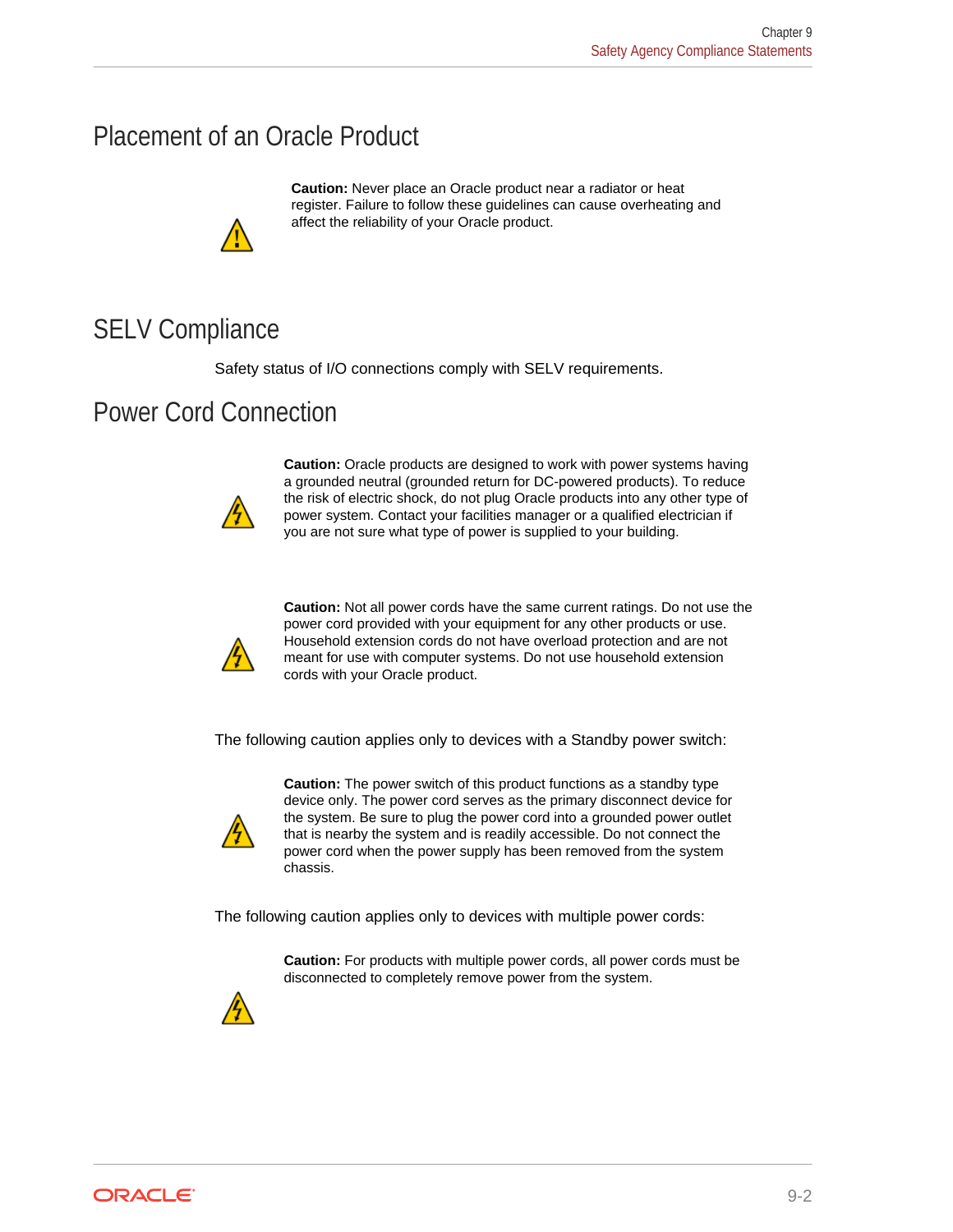#### <span id="page-22-0"></span>**Figure 9-1 Disconnect Multiple Power Cords**



### Battery Warning



**Caution:** There is danger of explosion if batteries are mishandled or incorrectly replaced. On systems with replaceable batteries, replace only with the same manufacturer and type or equivalent type recommended by the manufacturer per the instructions provided in the product service manual. Do not disassemble batteries or attempt to recharge them outside the system. Do not dispose of batteries in fire. Dispose of batteries properly in accordance with the manufacturer's instructions and local regulations. Note that on the main board, there is a lithium coin cell battery installed in a battery holder. If you need to replace the lithium coin cell battery, use a Maxell CR2032 or equivalent battery type.

### System Unit Cover



**Caution:** Do not operate Oracle products without the cover in place or the casework fully assembled. Failure to take this precaution may result in personal injury and system damage.

## Care and Handling

### Equipment Placement

- Keep the KDC-210 within an operating temperature between 0C (32F) and 40C (104F).
- If you are placing your equipment in an area adjacent to carpeting, use an antistatic grade of carpeting. If you do not have anti-static carpeting, use static discharge mats.
- Do not place equipment near water stations.
- Take precautions to prevent the accidental dropping of metallic objects such as paper clips and staples into the equipment.

### Electromagnetic Interference

• Keep devices that emit RF energy, such as cordless phones, at least eight inches from the equipment or cables during operation.